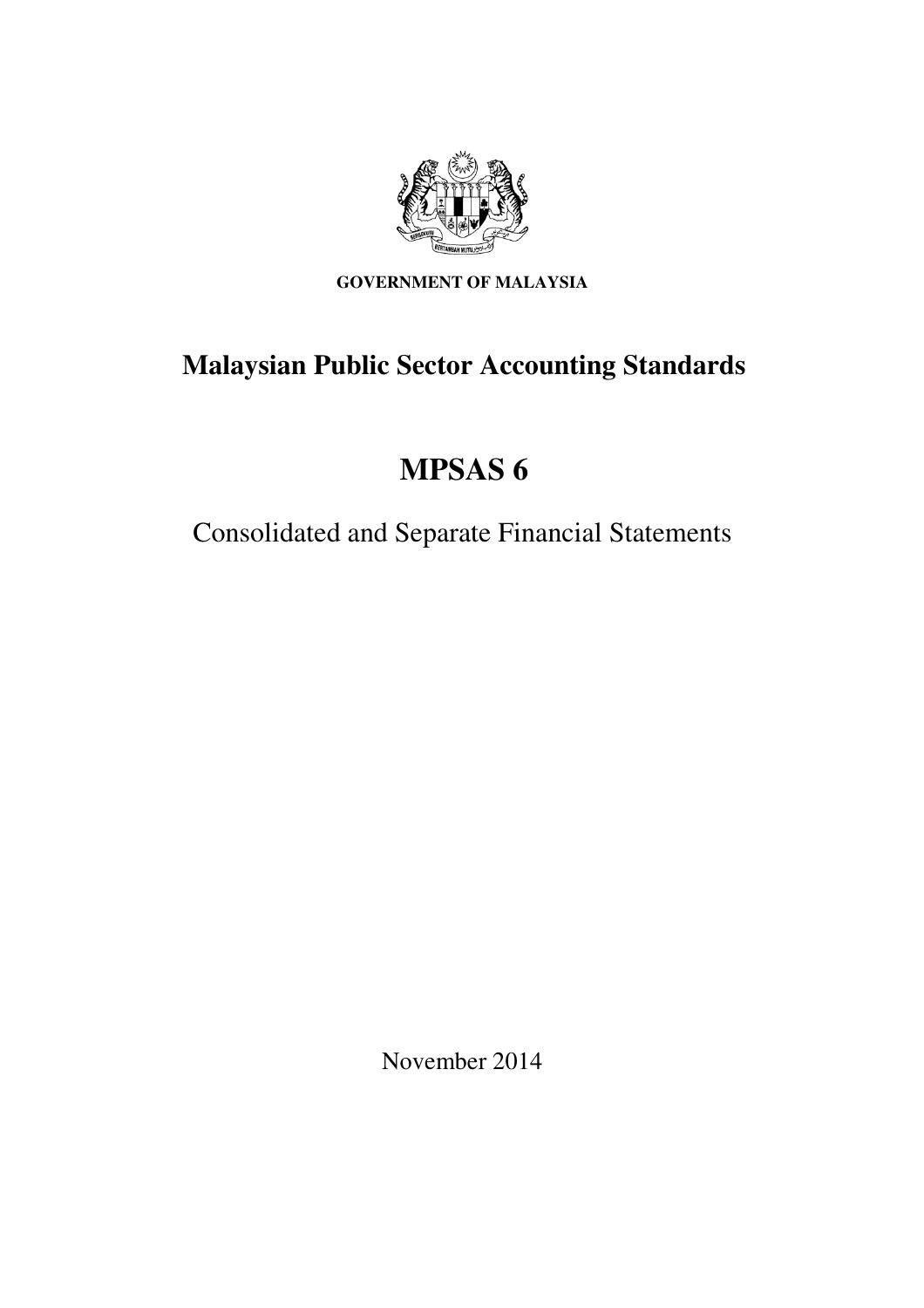## **MPSAS 6 - Consolidated And Separate Financial Statements**

#### **Acknowledgment**

The Malaysian Public Sector Accounting Standard (MPSAS) 6 is based on International Public Sector Accounting Standard (IPSAS) 6, *Consolidated And Separate Financial Statements* from the *Handbook of International Public Sector Accounting* Pronouncements of the International Public Sector Accounting Standards Board, published by the International Federation of Accountants (IFAC) in June 2013 and is used with permission of IFAC.

*Handbook of International Public Sector Accounting Pronouncements* © 2013 by the International Federation of Accountants (IFAC). All rights reserved.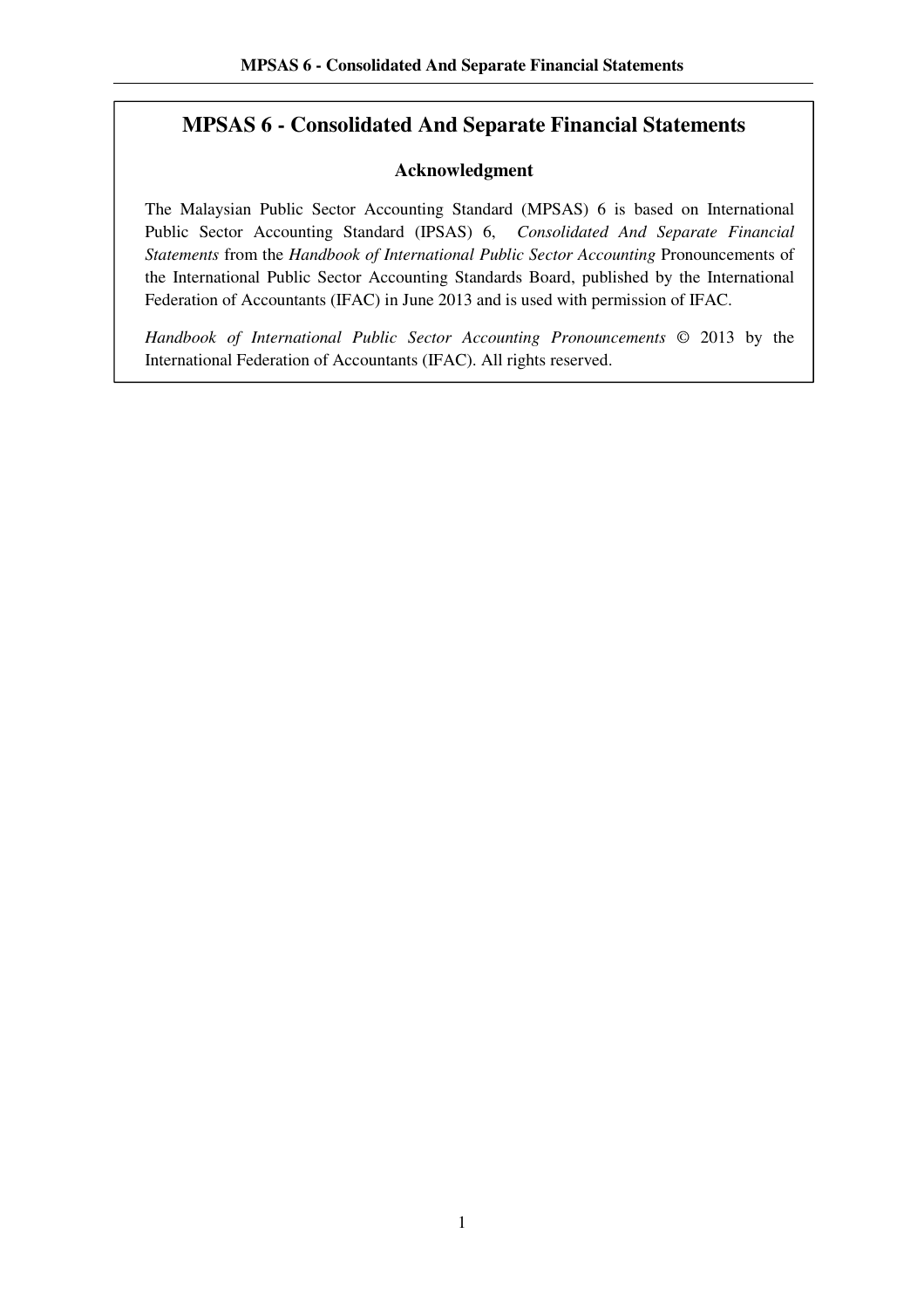## **MPSAS 6 - CONSOLIDATED AND SEPARATE FINANCIAL STATEMENTS**

#### **CONTENTS**

|                                                                         | Paragraph |
|-------------------------------------------------------------------------|-----------|
|                                                                         | $1 - 6$   |
|                                                                         | $7 - 14$  |
| <b>Consolidated Financial Statements and Separate Financial</b>         |           |
|                                                                         | $8 - 11$  |
|                                                                         | $12 - 14$ |
|                                                                         | $15 - 19$ |
|                                                                         | $20 - 42$ |
| Establishing Control of Another Entity for Financial Reporting Purposes | $28 - 29$ |
|                                                                         | $30 - 36$ |
|                                                                         | 37        |
| Determining Whether Control Exists for Financial Reporting Purposes     | $38 - 42$ |
|                                                                         | $43 - 57$ |
| Accounting for Controlled Entities, Jointly Controlled Entities and     |           |
|                                                                         | $58 - 61$ |
|                                                                         | $62 - 64$ |
|                                                                         | $65 - 68$ |
|                                                                         | $69 - 70$ |
|                                                                         | 71        |
| <b>Implementation Guidance</b>                                          |           |
| <b>Illustrative Examples</b>                                            |           |
| Comparison with IPSAS 6                                                 |           |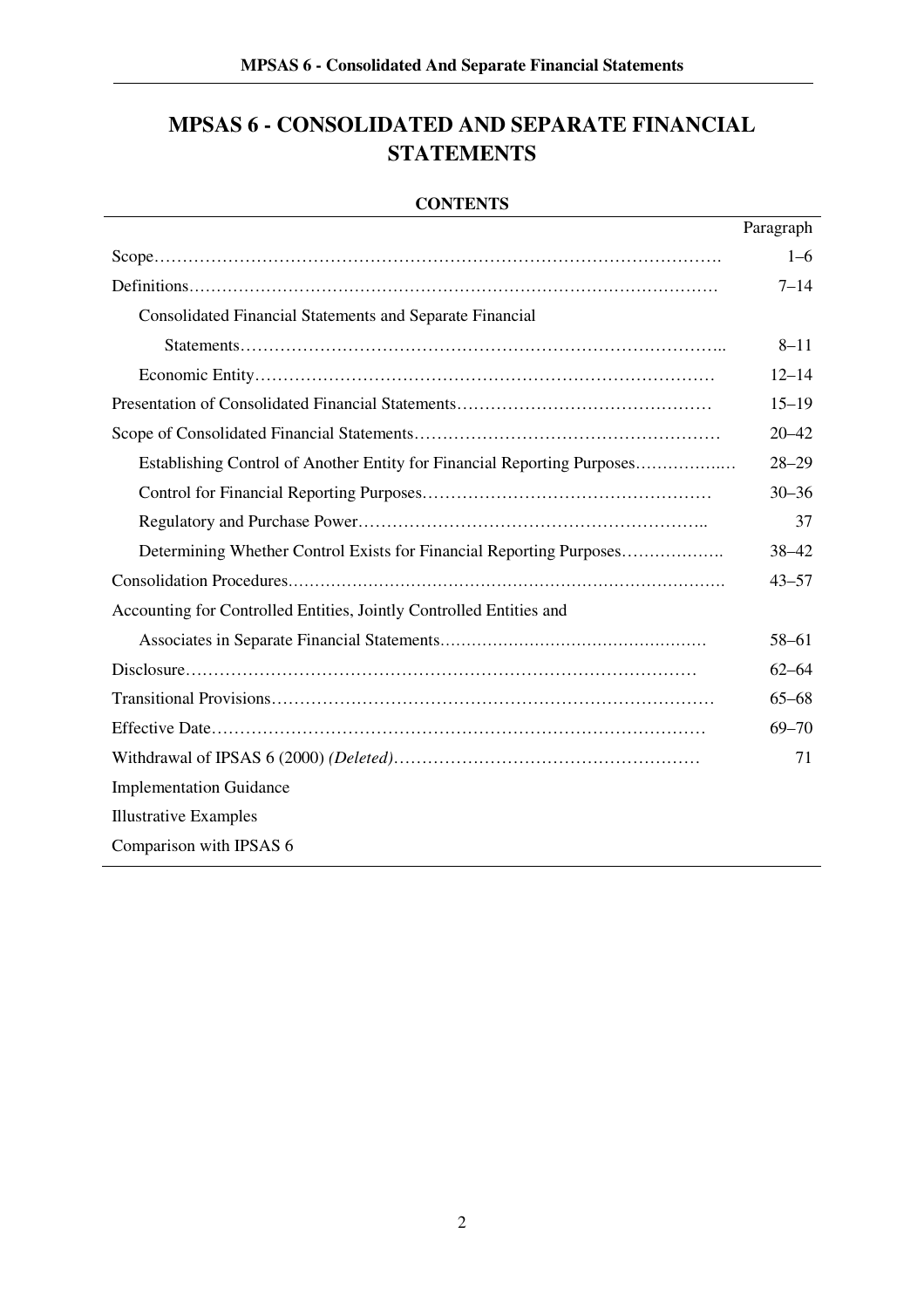Malaysian Public Sector Accounting Standard 6, *Consolidated and Separate Financial Statements*, is set out in paragraphs 1 - 71. All the paragraphs have equal authority. MPSAS 6 should be read in the context of the *Preface to Malaysian Public Sector Accounting Standards*. MPSAS 3, *Accounting Policies, Changes in Accounting Estimates and Errors*, provides a basis for selecting and applying accounting policies in the absence of explicit guidance.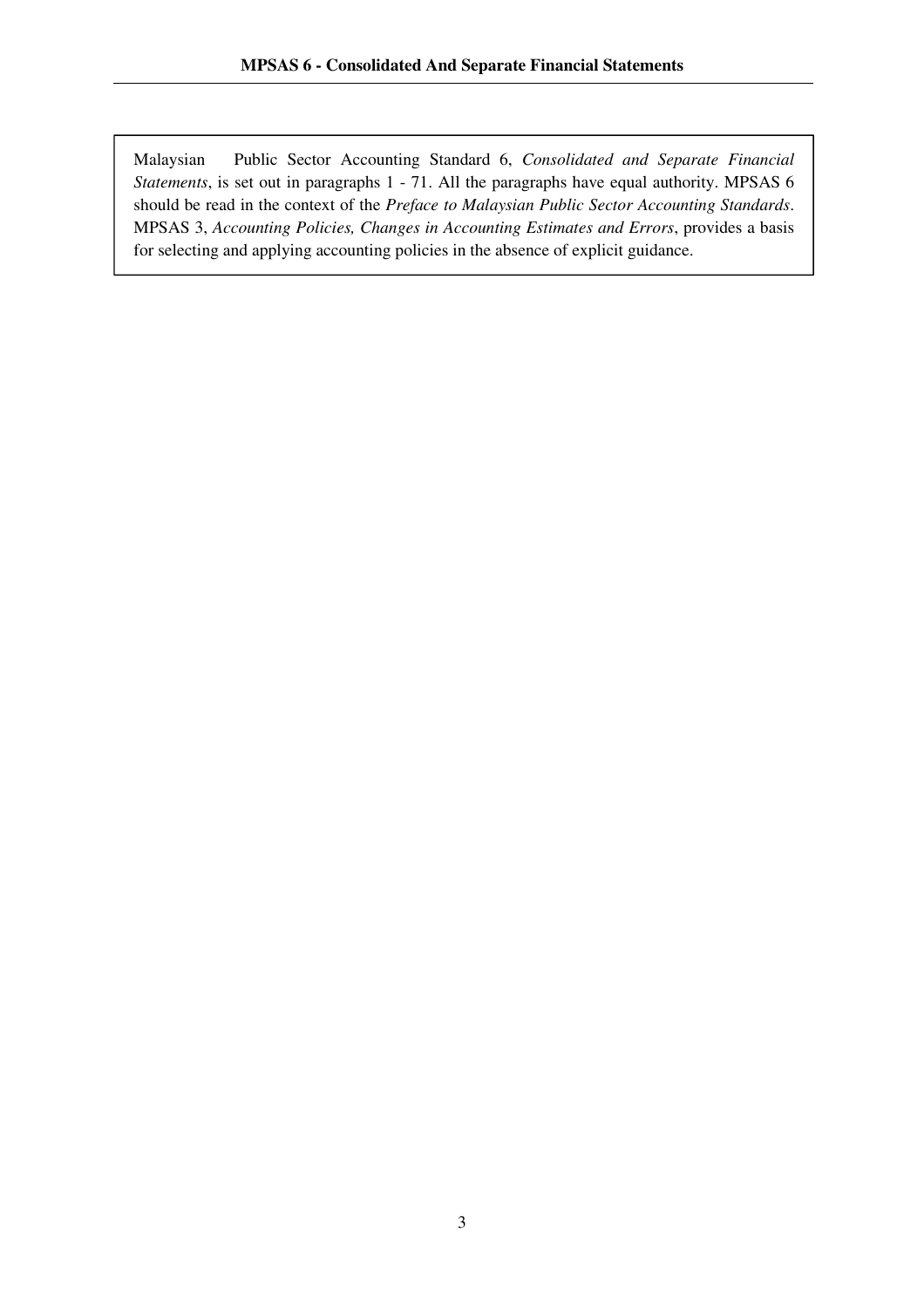## **Scope**

- 1. **An entity that prepares and presents financial statements under the accrual basis of accounting shall apply this Standard in the preparation and presentation of consolidated financial statements for an economic entity.**
- 2. This Standard does not deal with methods of accounting for entity combinations and their effects on consolidation, including goodwill arising on an entity combination (guidance on accounting for entity combinations can be found in the relevant international or national accounting standard dealing with business combinations).
- 3. **This Standard shall also be applied in accounting for controlled entities, jointly controlled entities, and associates when an entity elects, or is required by local regulations, to present separate financial statements.**
- 4. **This Standard applies to all public sector entities other than Government Business Enterprises (GBEs).**
- 5. *The Preface to Malaysian Public Sector Accounting Standards* issued by the Accountant General's Department explains that GBEs apply approved accounting standards issued by the Malaysian Accounting Standards Board (MASB). GBEs are defined in MPSAS 1, *Presentation of Financial Statements.*
- 6. This Standard establishes requirements for the preparation and presentation of consolidated financial statements, and for accounting for controlled entities, jointly controlled entities, and associates in the separate financial statements of the controlling entity, the venturer, and the investor. Although GBEs are not required to comply with this Standard in their own financial statements, the provisions of this Standard will apply where a public sector entity that is not a GBE has one or more controlled entities, jointly controlled entities, and associates that are GBEs. In these circumstances, this Standard shall be applied in consolidating GBEs into the financial statements of the economic entity, and in accounting for investments in GBEs in the controlling entity's, the venturer's, and the investor's separate financial statements.

## **Definitions**

7. **The following terms are used in this Standard with the meanings specified:** 

**Consolidated financial statements are the financial statements of an economic entity presented as those of a single entity.** 

**Controlled entity is an entity, including an unincorporated entity such as a partnership, which is under the control of another entity (known as the controlling entity).** 

**Controlling entity is an entity that has one or more controlled entities.** 

**The cost method is a method of accounting for an investment, whereby the investment is recognized at cost. The investor recognizes revenue from the investment only to the extent that the investor is entitled to receive distributions from accumulated surpluses of the investee arising after the date of acquisition. Entitlements due or received in excess of such**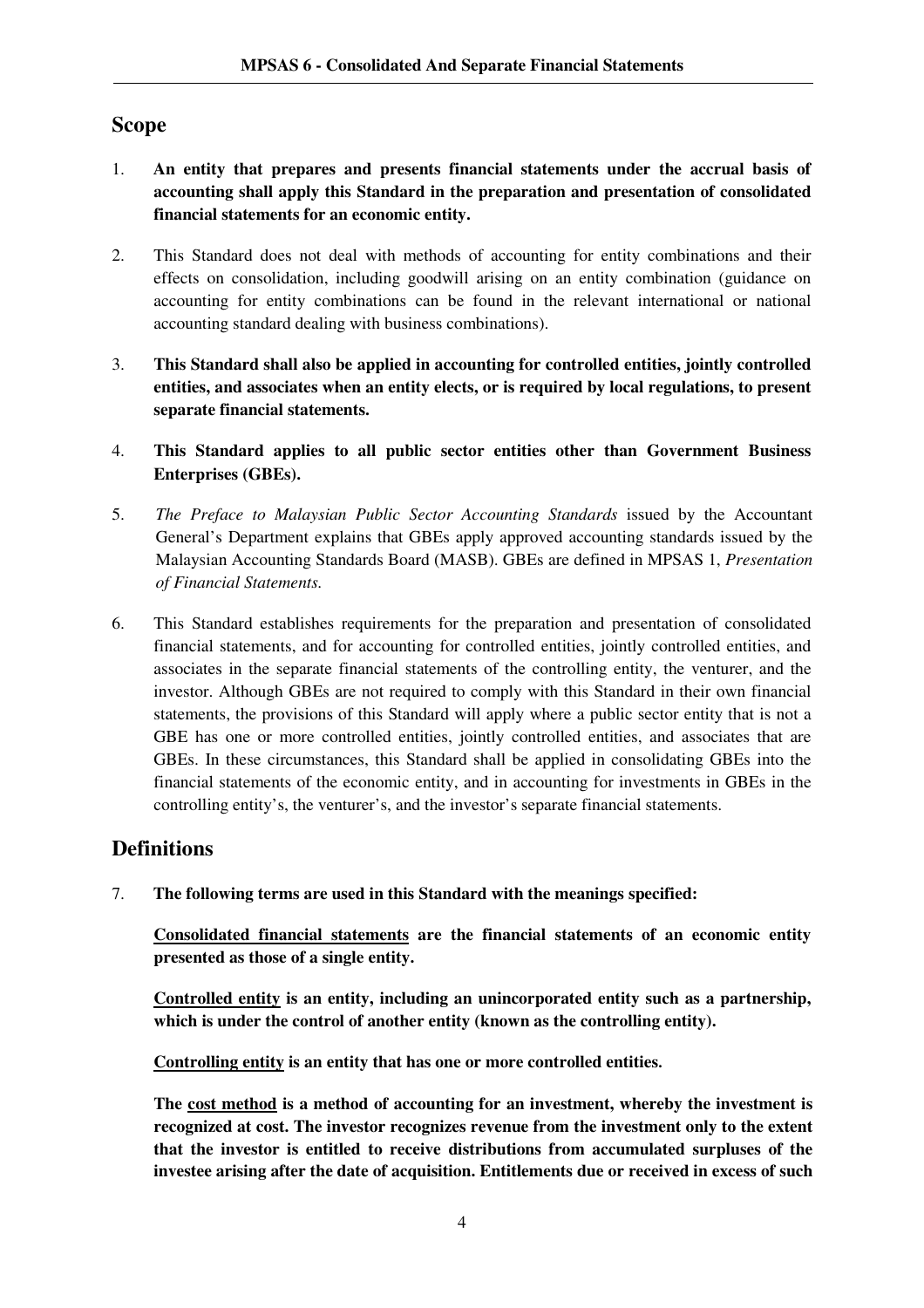**surpluses are regarded as a recovery of investment, and are recognized as a reduction of the cost of the investment.** 

**Minority interest is that portion of the surplus or deficit and net assets/equity of a controlled entity attributable to net assets/equity interests that are not owned, directly or indirectly, through controlled entities, by the controlling entity.**

**Separate financial statements are those presented by a controlling entity, an investor in an associate, or a venturer in a jointly controlled entity, in which the investments are accounted for on the basis of the direct net assets/equity interest rather than on the basis of the reported results and net assets of the investees.**

**Terms defined in other MPSASs are used in this Standard with the same meaning as in those Standards, and are reproduced in the** *Glossary of Defined Terms* **published separately.**

#### **Consolidated Financial Statements and Separate Financial Statements**

- 8. A controlling entity or its controlled entity may be an investor in an associate or a venturer in a jointly controlled entity. In such cases, consolidated financial statements prepared and presented in accordance with this Standard are also prepared so as to comply with MPSAS 7, *Investments in Associates*, and MPSAS 8, *Interests in Joint Ventures*.
- 9. For an entity described in paragraph 8, separate financial statements are those prepared and presented in addition to the financial statements referred to in paragraph 8. Separate financial statements need not be appended to, or accompany, those statements.
- 10. The financial statements of an entity that does not have a controlled entity, associate, or venturer's interest in a jointly controlled entity are not separate financial statements.
- 11. A controlling entity that is exempted in accordance with paragraph 16 from presenting consolidated financial statements may present separate financial statements as its only financial statements.

#### **Economic Entity**

- 12. The term economic entity is used in this Standard to define, for financial reporting purposes, a group of entities comprising the controlling entity and any controlled entities.
- 13. Other terms sometimes used to refer to an economic entity include administrative entity, financial entity, accounting entity, consolidated entity, and group.
- 14. An economic entity may include entities with both social policy and commercial objectives. For example, a government housing department may be an economic entity that includes entities that provide housing for a nominal charge, as well as entities that provide accommodation on a commercial basis.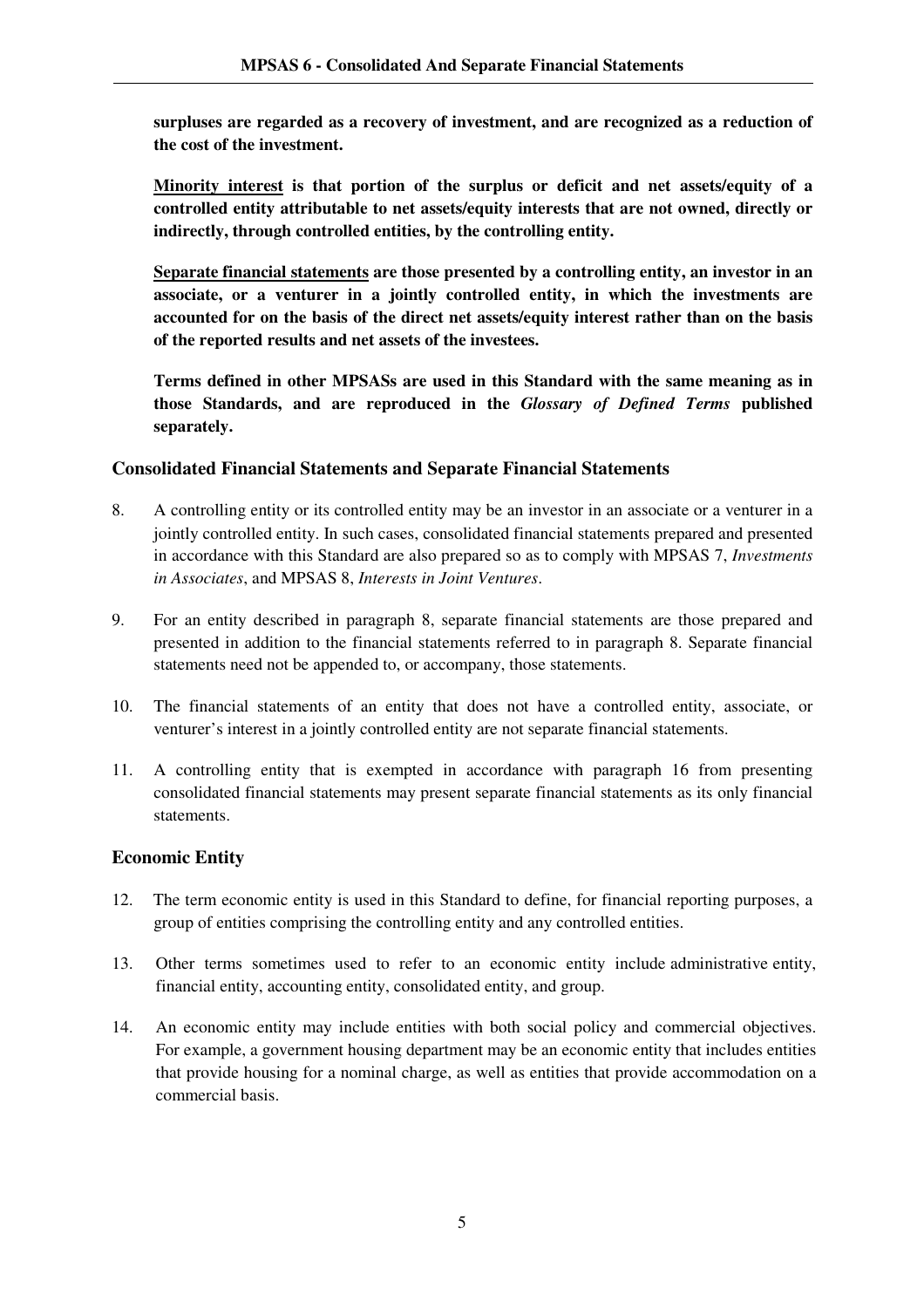## **Presentation of Consolidated Financial Statements**

- 15. **A controlling entity, other than a controlling entity described in paragraph 16, shall present consolidated financial statements in which it consolidates its controlled entities in accordance with this Standard.**
- 16. **A controlling entity need not present consolidated financial statements if and only if:** 
	- (a) **The controlling entity is:** 
		- (i) **The Federal Government or the State Government; or**
		- (ii) **Itself a wholly-owned controlled entity, and users of such financial statements are unlikely to exist or their information needs are met by its controlling entity's consolidated financial statements; or**
		- (iii) **A partially-owned controlled entity of another entity and its other owners, including those not otherwise entitled to vote, have been informed about, and do not object to, the controlling entity not presenting consolidated financial statements;**
	- (b) **The controlling entity's debt or equity instruments are not traded in a public market (a domestic or foreign stock exchange or an over-the-counter market, including local and regional markets);**
	- (c) **The controlling entity did not file, nor is it in the process of filing, its financial statements with a securities commission or other regulatory organization for the purpose of issuing any class of instruments in a public market; and**
	- (d) **The ultimate or any intermediate controlling entity of the controlling entity produces consolidated financial statements available for public use that comply with MPSASs.**
- 17. In the public sector, many controlling entities that are either wholly-owned or partially-owned, represent key sectors or activities of a government, and the purpose of this Standard is not to exempt such entities from preparing consolidated financial statements. In this situation, the information needs of certain users may not be served by the consolidated financial statements at a whole-of-government level alone. In many jurisdictions, governments have recognized this and have legislated the financial reporting requirements of such entities.
- 18. In some instances, an economic entity will include a number of intermediate controlling entities. For example, while a department of health may be the ultimate controlling entity, there may be intermediate controlling entities at the local or regional health authority level. Accountability and reporting requirements in each jurisdiction may specify which entities are required to (or exempted from the requirement to) prepare consolidated financial statements. Where there is no specific reporting requirement for an intermediate controlling entity to prepare consolidated financial statements for which users are likely to exist, intermediate controlling entities are to prepare and publish consolidated financial statements.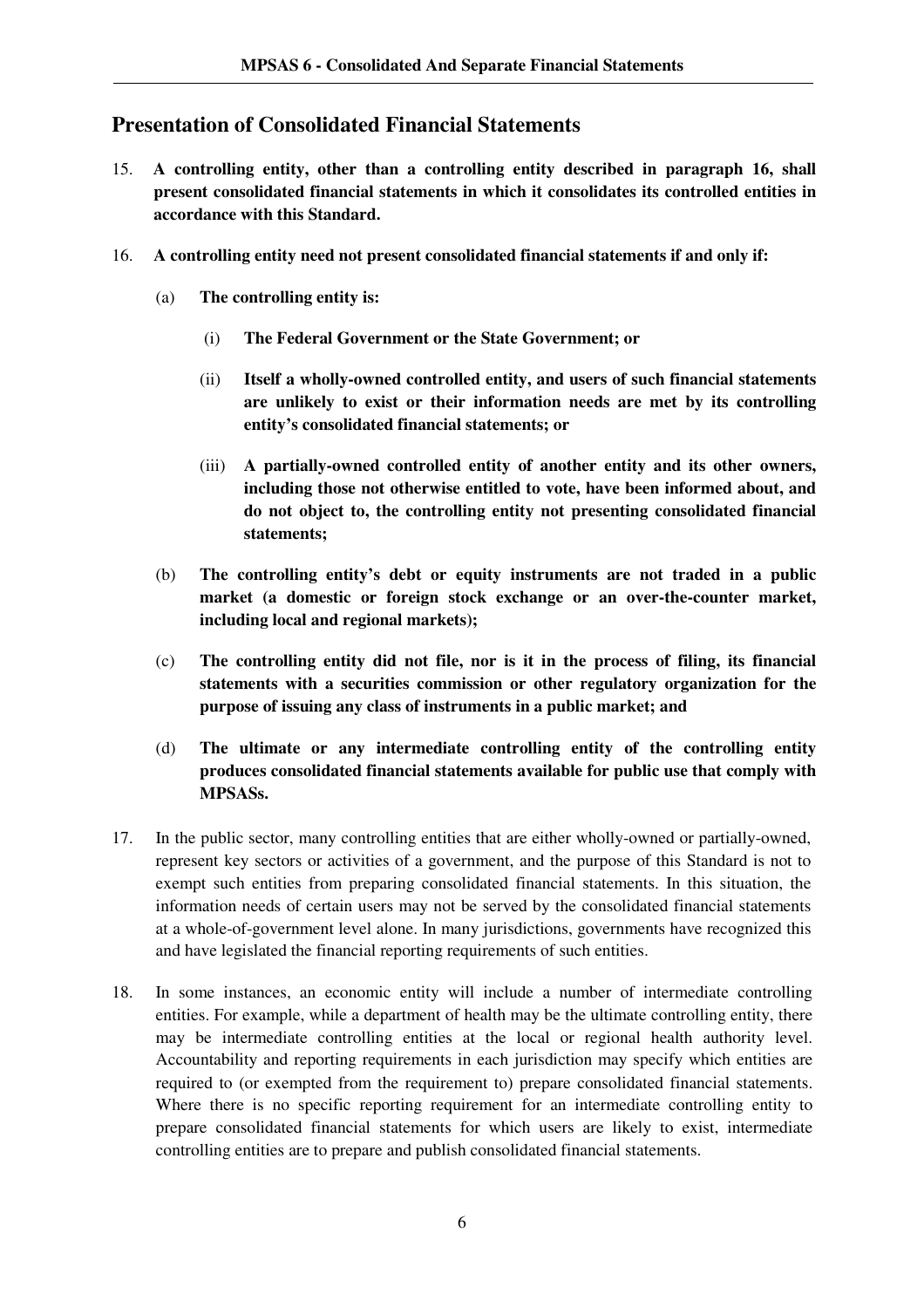19. A controlling entity that elects in accordance with paragraph 16 not to present consolidated financial statements, and presents only separate financial statements, complies with paragraphs 58–64.

## **Scope of Consolidated Financial Statements**

- 20. **Consolidated financial statements shall include all controlled entities of the controlling entity, except those referred to in paragraph 21.**
- 21. **A controlled entity shall be excluded from consolidation when there is evidence that;**
	- **(a) control is intended to be temporary because the controlled entity is acquired and held exclusively with a view to its disposal within twelve months from acquisition, and**
	- **(b) management is actively seeking a buyer.**
- 22. Such controlled entities are classified and accounted for as financial instruments. MPSAS 28, *Financial Instruments: Presentation*, MPSAS 29, *Financial Instruments: Recognition and Measurement*, and MPSAS 30, *Financial Instruments: Disclosures* provide guidance on financial instruments.
- 23. An example of temporary control is where a controlled entity is acquired with a firm plan to dispose of it within twelve months. This may occur where an economic entity is acquired, and an entity within it is to be disposed of because its activities are dissimilar to those of the acquirer. Temporary control also occurs where the controlling entity intends to cede control over a controlled entity to another entity – for example a national government may transfer its interest in a controlled entity to a local government. For this exemption to apply, the controlling entity must be demonstrably committed to a formal plan to dispose of, or no longer control, the entity that is subject to temporary control. An entity is demonstrably committed to dispose of, or no longer control, another entity when it has a formal plan to do so, and there is no realistic possibility of withdrawal from that plan.
- 24. When a controlled entity previously excluded from consolidation in accordance with paragraph 21 is not disposed of within twelve months, it shall be consolidated as from the acquisition date (guidance on the acquisition date can be found in the relevant international or national accounting standard dealing with business combinations). Financial statements for the period since acquisition are restated.
- 25. Exceptionally, an entity may have found a buyer for a controlled entity excluded from consolidation in accordance with paragraph 21, but may not have completed the sale within twelve months of acquisition because of the need for approval by regulators or others. The entity is not required to consolidate such a controlled entity if the sale is in process at the reporting date, and there is no reason to believe that it will not be completed shortly after the reporting date.
- 26. A controlled entity is not excluded from consolidation simply because the investor is a venture capital organization, mutual fund, unit trust, or similar entity.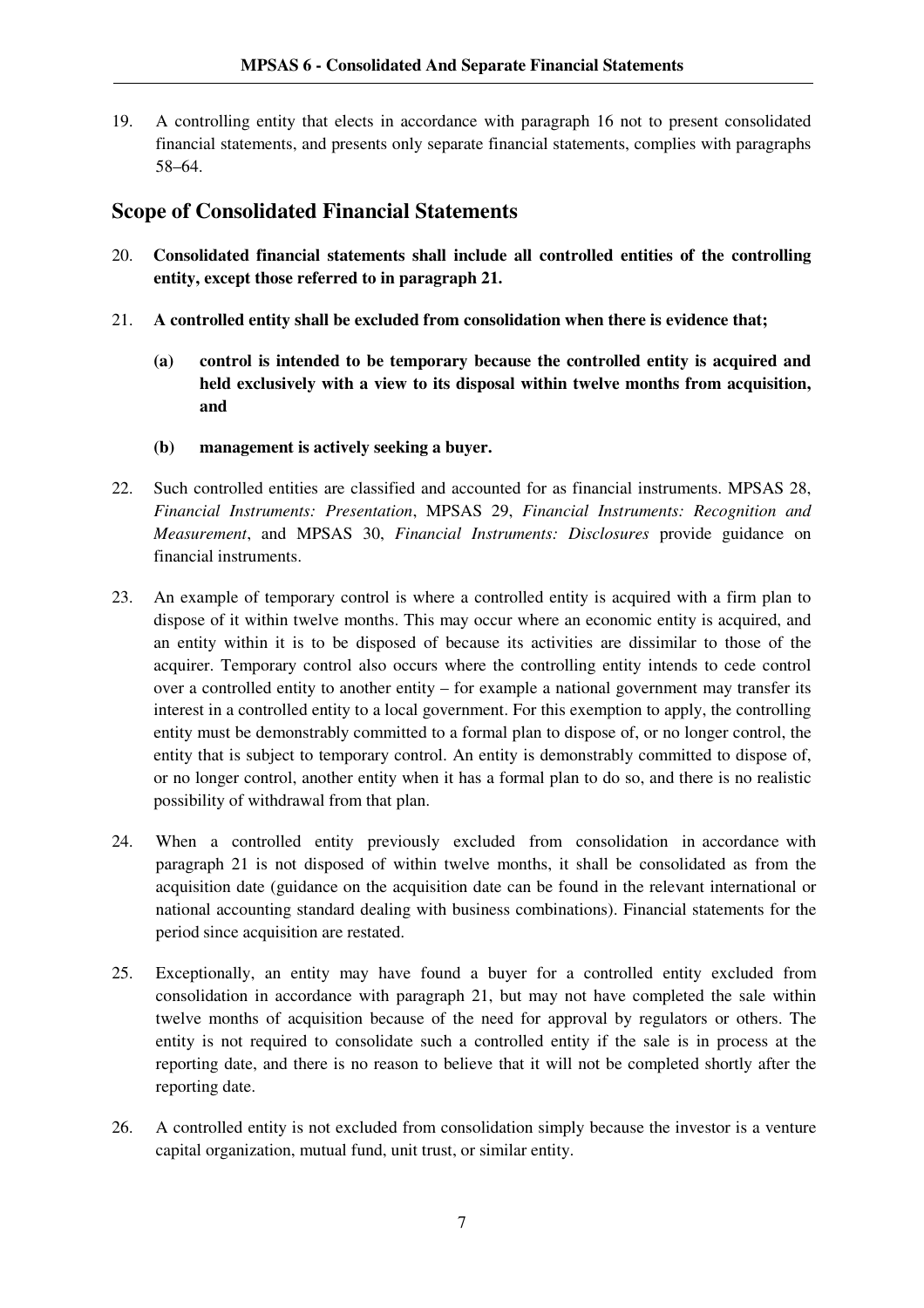27. A controlled entity is not excluded from consolidation because its activities are dissimilar to those of the other entities within the economic entity, for example, the consolidation of GBEs with entities in the budget sector. Relevant information is provided by consolidating such controlled entities and disclosing additional information in the consolidated financial statements about the different activities of controlled entities. For example, the disclosures required by MPSAS 18, *Segment Reporting*, help to explain the significance of different activities within the economic entity.

#### **Establishing Control of another Entity for Financial Reporting Purposes**

- 28. Whether an entity controls another entity for financial reporting purposes is a matter of judgment, based on the definition of control (in the *Glossary of Defined Terms*) and the particular circumstances of each case. That is, consideration needs to be given to the nature of the relationship between the two entities. In particular, the two elements of the definition of control need to be considered. These are the power element (the power to govern the financial and operating policies of another entity) and the benefit element (which represents the ability of the controlling entity to benefit from the activities of the other entity).
- 29. For the purposes of establishing control, the controlling entity needs to benefit from the activities of the other entity. For example, an entity:
	- (a) may benefit from the activities of another entity in terms of a distribution of its surpluses (such as a dividend), and
	- (b) is exposed to the risk of a potential loss.

In other cases, an entity may not obtain any financial benefits from the other entity but may benefit from its ability to direct the other entity to work with it to achieve its objectives. It may also be possible for an entity to derive both financial and non-financial benefits from the activities of another entity. For example, a GBE may provide a controlling entity with a dividend, and also enable it to achieve some of its social policy objectives.

#### **Control for Financial Reporting Purposes**

- 30. For the purposes of financial reporting, control stems from an entity's power to govern the financial and operating policies of another entity, and does not necessarily require an entity to hold a majority shareholding or other equity interest in the other entity. The power to control must be presently exercisable. That is, the entity must already have had this power conferred upon it by legislation or some formal agreement. The power to control is not presently exercisable if it requires changing legislation or renegotiating agreements in order to be effective. This should be distinguished from the fact that the existence of the power to control another entity is not dependent upon the probability or likelihood of that power being exercised.
- 31. Similarly, the existence of control does not require an entity to have responsibility for the management of (or involvement in) the day-to-day operations of the other entity. In many cases, an entity may only exercise its power to control another entity where there is a breach or revocation of an agreement between the controlled entity and its controlling entity.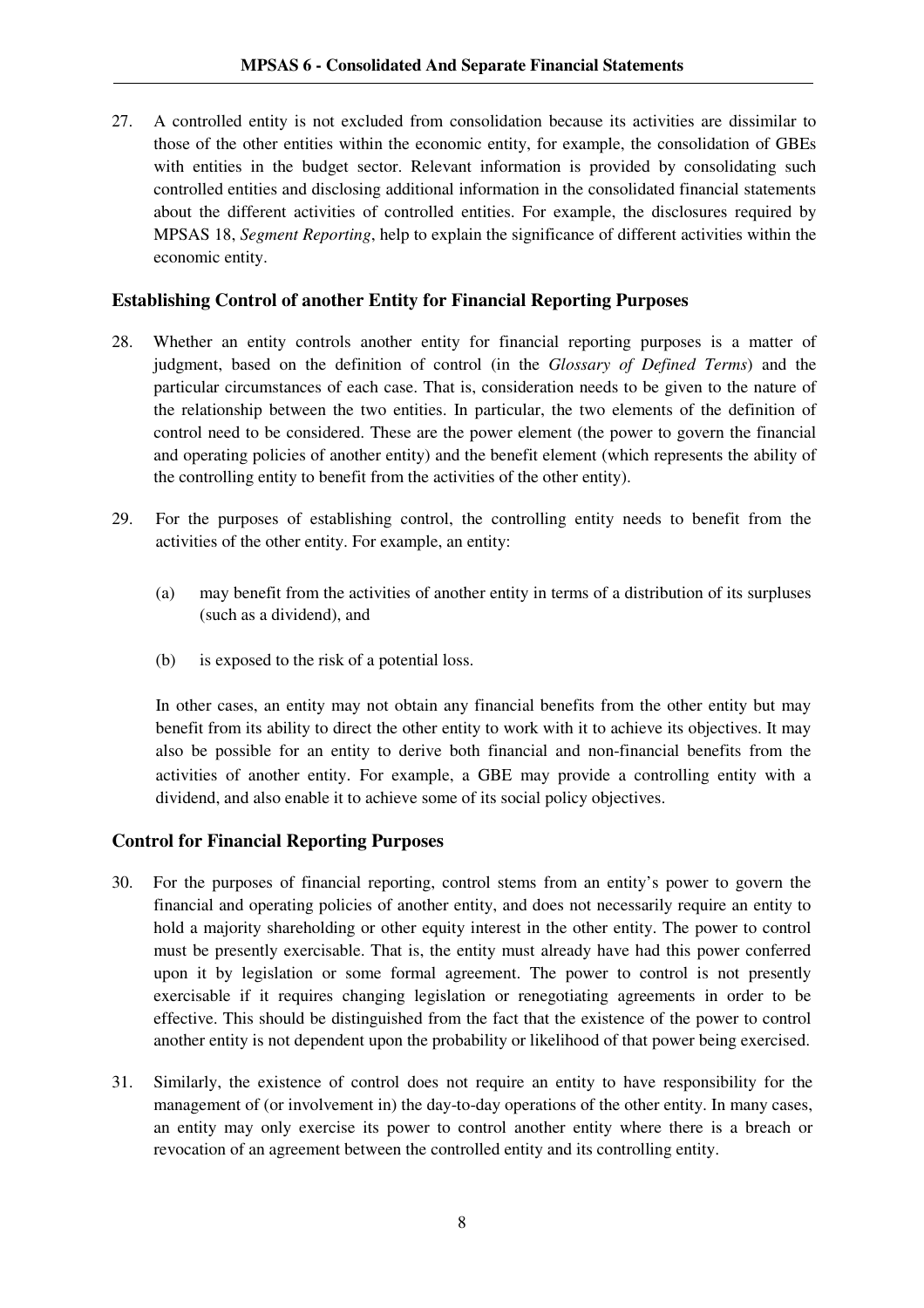- 32. For example, a government department may have an ownership interest in a rail authority, which operates as a GBE. The rail authority is allowed to operate autonomously and does not rely on the government for funding, but has raised capital through significant borrowings that are guaranteed by the government. The rail authority has not returned a dividend to government for several years. The government has the power to appoint and remove a majority of the members of the governing body of the rail authority. The government has never exercised the power to remove members of the governing body, and would be reluctant to do so because of sensitivity in the electorate regarding the previous government's involvement in the operation of the rail network. In this case, the power to control is presently exercisable but under the existing relationship between the controlled entity and controlling entity, an event has not occurred to warrant the controlling entity exercising its powers over the controlled entity. Accordingly, control exists because the power to control is sufficient, even though the controlling entity may choose not to exercise that power.
- 33. An entity may own:
	- (a) share warrants,
	- (b) share call options,
	- (c) debt or equity instruments that are convertible into ordinary shares, or
	- (d) other similar instruments that have the potential, if exercised or converted, to give the entity voting power or reduce another party's voting power over the financial and operating policies of another entity (potential voting rights).

The existence and effect of potential voting rights that are currently exercisable or convertible, including potential voting rights held by another entity, are considered when assessing whether an entity has the power to govern the financial and operating policies of another entity. Potential voting rights are not currently exercisable or convertible when, for example, they cannot be exercised or converted until a future date or until the occurrence of a future event.

- 34. In assessing whether potential voting rights contribute to control, the entity examines all facts and circumstances (including the terms of exercise of the potential voting rights and any other contractual arrangements, whether considered individually or in combination) that affect potential voting rights, except the intention of management and the financial ability to exercise or convert.
- 35. The existence of separate legislative powers does not, of itself, preclude an entity from being controlled by another entity. For example, the Office of the Government Statistician usually has statutory powers to operate independently of the government. That is, the Office of the Government Statistician may have the power to obtain information and report on its findings without recourse to government or any other body. The existence of control does not require an entity to have responsibility over the day-to-day operations of another entity or the manner in which professional functions are performed by the entity.
- 36. The power of one entity to govern decision making in relation to the financial and operating policies of another entity is insufficient, in itself, to ensure the existence of control. The controlling entity needs to be able to govern decision making so as to be able to benefit from its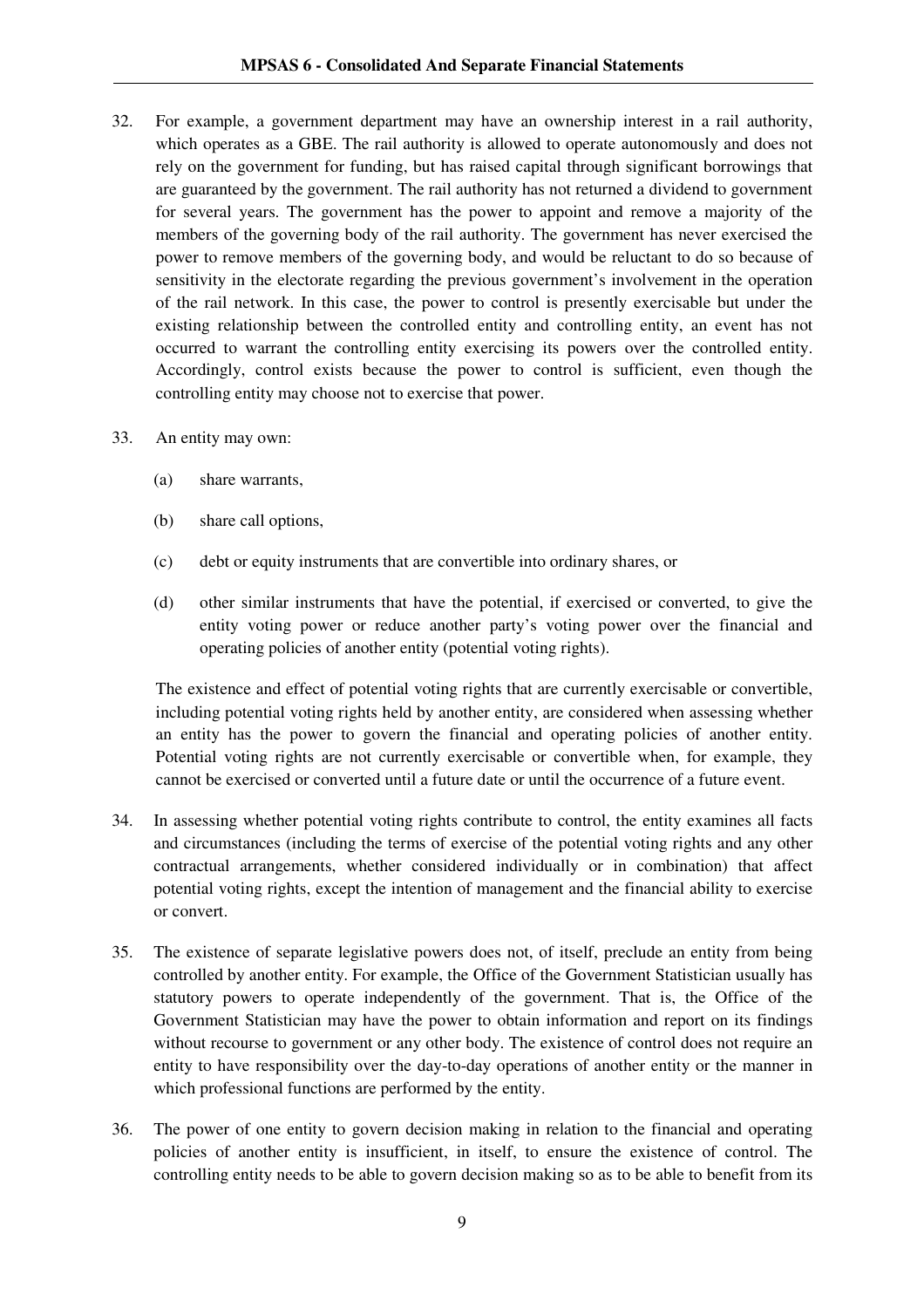activities, for example by enabling the other entity to operate with it as part of an economic entity in pursuing its objectives. This will have the effect of excluding from the definitions of a "controlling entity" and "controlled entity" relationships that do not extend beyond, for instance, that of a liquidator and the entity being liquidated, and would normally exclude a lender and borrower relationship. Similarly, a trustee whose relationship with a trust does not extend beyond the normal responsibilities of a trustee would not be considered to control the trust for the purposes of this Standard.

#### **Regulatory and Purchase Power**

- 37. Governments and their agencies have the power to regulate the behaviour of many entities by use of their sovereign or legislative powers. Regulatory and purchase powers do not constitute control for the purposes of financial reporting. To ensure that the financial statements of public sector entities include only those resources that they control and can benefit from, the meaning of control for the purposes of this Standard does not extend to:
	- (a) The power of the legislature to establish the regulatory framework within which entities operate, and to impose conditions or sanctions on their operations. Such power does not constitute control by a public sector entity of the assets deployed by these entities. For example, a pollution control authority may have the power to close down the operations of entities that are not complying with environmental regulations. However, this power does not constitute control because the pollution control authority only has the power to regulate; or
	- (b) Entities that are economically dependent on a public sector entity. That is, where an entity retains discretion as to whether it will take funding from, or do business with, a public sector entity, that entity has the ultimate power to govern its own financial or operating policies, and accordingly is not controlled by the public sector entity. For example, a government department may be able to influence the financial and operating policies of an entity that is dependent on it for funding (such as a charity), or a profit-orientated entity that is economically dependent on business from it. Accordingly, the government department has some power as a purchaser but not to govern the entity's financial and operating policies.

#### **Determining Whether Control Exists for Financial Reporting Purposes**

- 38. Public sector entities may create other entities to achieve some of their objectives. In some cases, it may be clear that an entity is controlled, and hence should be consolidated. In other cases, it may not be clear. Paragraphs 39 and 40 provide guidance to help determine whether or not control exists for financial reporting purposes.
- 39. In examining the relationship between two entities, control is presumed to exist when at least one of the following power conditions and one of the following benefit conditions exists, unless there is clear evidence of control being held by another entity.

#### *Power Conditions*

(a) The entity has, directly or indirectly through controlled entities, ownership of a majority voting interest in the other entity.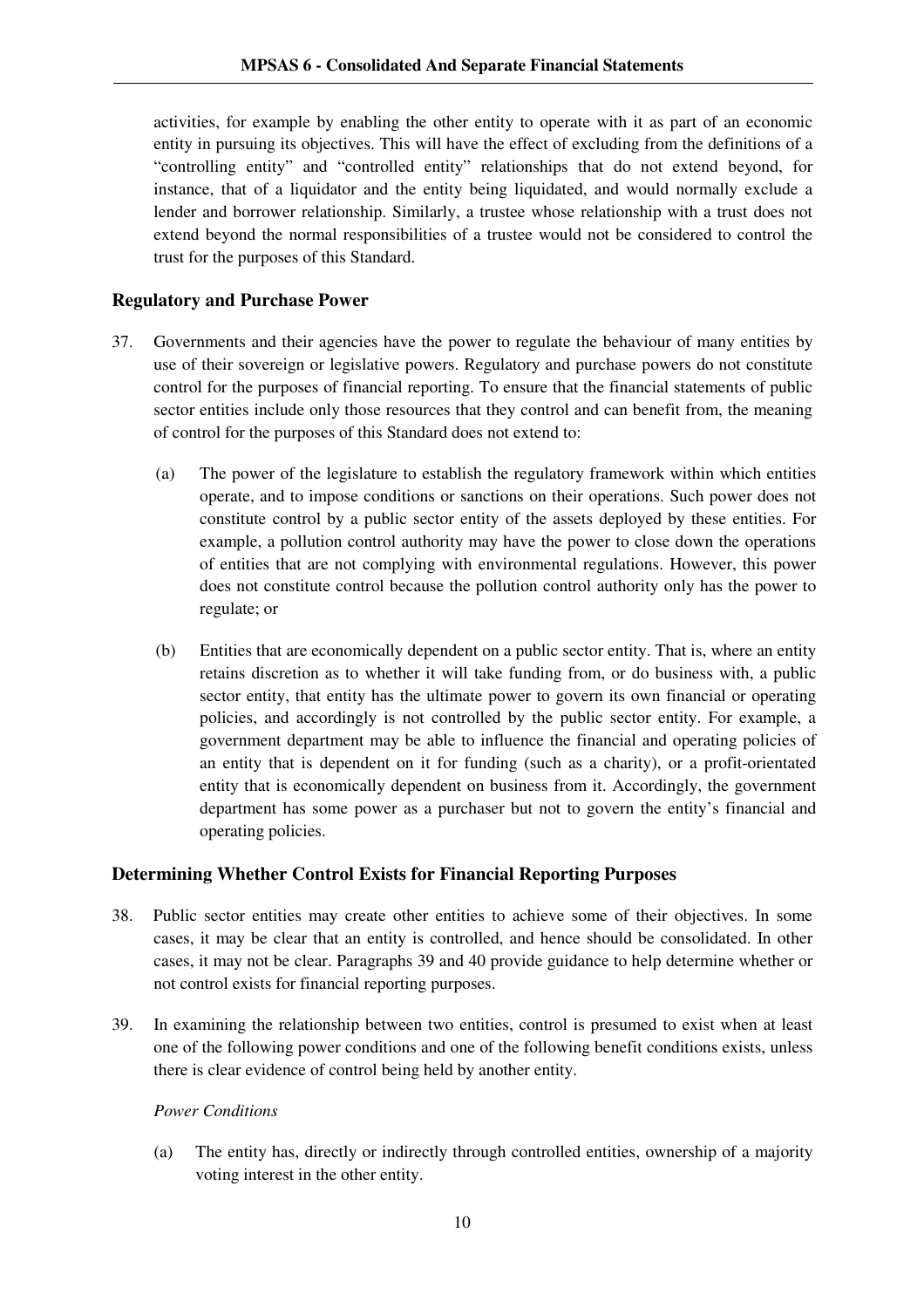- (b) The entity has the power, either granted by or exercised within existing legislation, to appoint or remove a majority of the members of the board of directors or equivalent governing body, and control of the other entity is by that board or by that body.
- (c) The entity has the power to cast, or regulate the casting of, a majority of the votes that are likely to be cast at a general meeting of the other entity.
- (d) The entity has the power to cast the majority of votes at meetings of the board of directors or equivalent governing body, and control of the other entity is by that board or by that body.

#### *Benefit Conditions*

- (a) The entity has the power to dissolve the other entity and obtain a significant level of the residual economic benefits or bear significant obligations. For example the benefit condition may be met if an entity had responsibility for the residual liabilities of another entity.
- (b) The entity has the power to extract distributions of assets from the other entity, and/or may be liable for certain obligations of the other entity.
- 40. When one or more of the circumstances listed in paragraph 39 does not exist, the following factors are likely, either individually or collectively, to be indicative of the existence of control.

#### *Power Indicators*

- (a) The entity has the ability to veto operating and capital budgets of the other entity.
- (b) The entity has the ability to veto, overrule, or modify governing body decisions of the other entity.
- (c) The entity has the ability to approve the hiring, reassignment, and removal of key personnel of the other entity.
- (d) The mandate of the other entity is established and limited by legislation.
- (e) The entity holds a golden share<sup>1</sup> (or equivalent) in the other entity that confers rights to govern the financial and operating policies of that other entity.

#### *Benefit Indicators*

 $\overline{a}$ 

(a) The entity holds direct or indirect title to the net assets/equity of the other entity, with an on-going right to access these.

<sup>1</sup> Golden share refers to a class of share that entitles the holder to specified powers or rights generally exceeding those normally associated with the holder's ownership interest or representation on the governing body.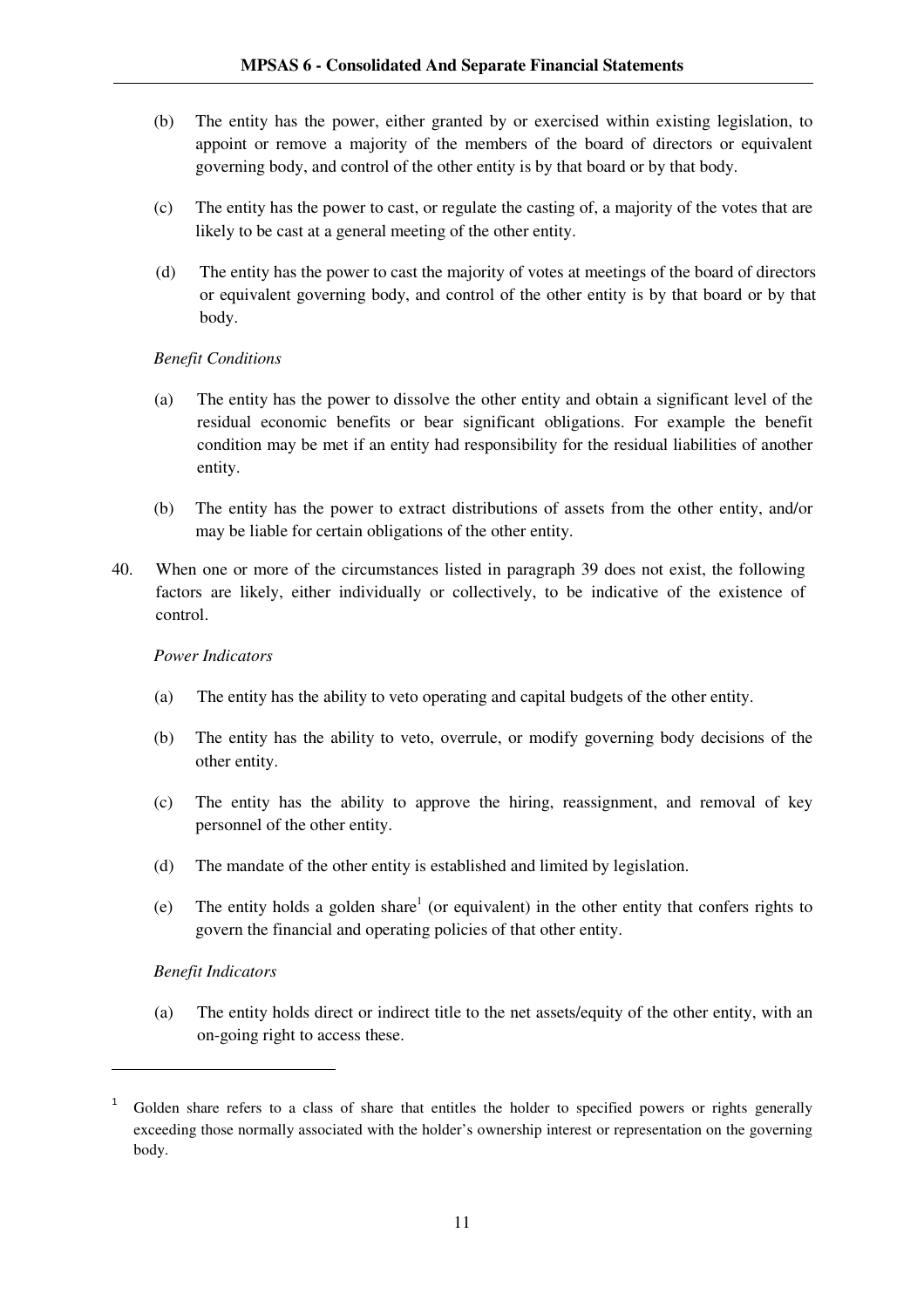- (b) The entity has a right to a significant level of the net assets/equity of the other entity in the event of a liquidation, or in a distribution other than a liquidation.
- (c) The entity is able to direct the other entity to cooperate with it in achieving its objectives.
- (d) The entity is exposed to the residual liabilities of the other entity.
- 41. The following diagram indicates the basic steps involved in establishing control of another entity. It should be read in conjunction with paragraphs 28 to 40.

#### **Establishing Control of another Entity for Financial Reporting Purposes**



42. A controlling entity loses control when it loses the power to govern the financial and operating policies of a controlled entity so as to benefit from its activities. The loss of control can occur with or without a change in absolute or relative ownership levels. It could occur, for example, when a controlled entity becomes subject to the control of another government, a court, administrator, or regulator. It could also occur as a result of a contractual agreement or, for example, a foreign government may sequester the operating assets of a foreign controlled entity so that the controlling entity loses the power to govern the operating policies of the controlled entity. In this case, control is unlikely to exist.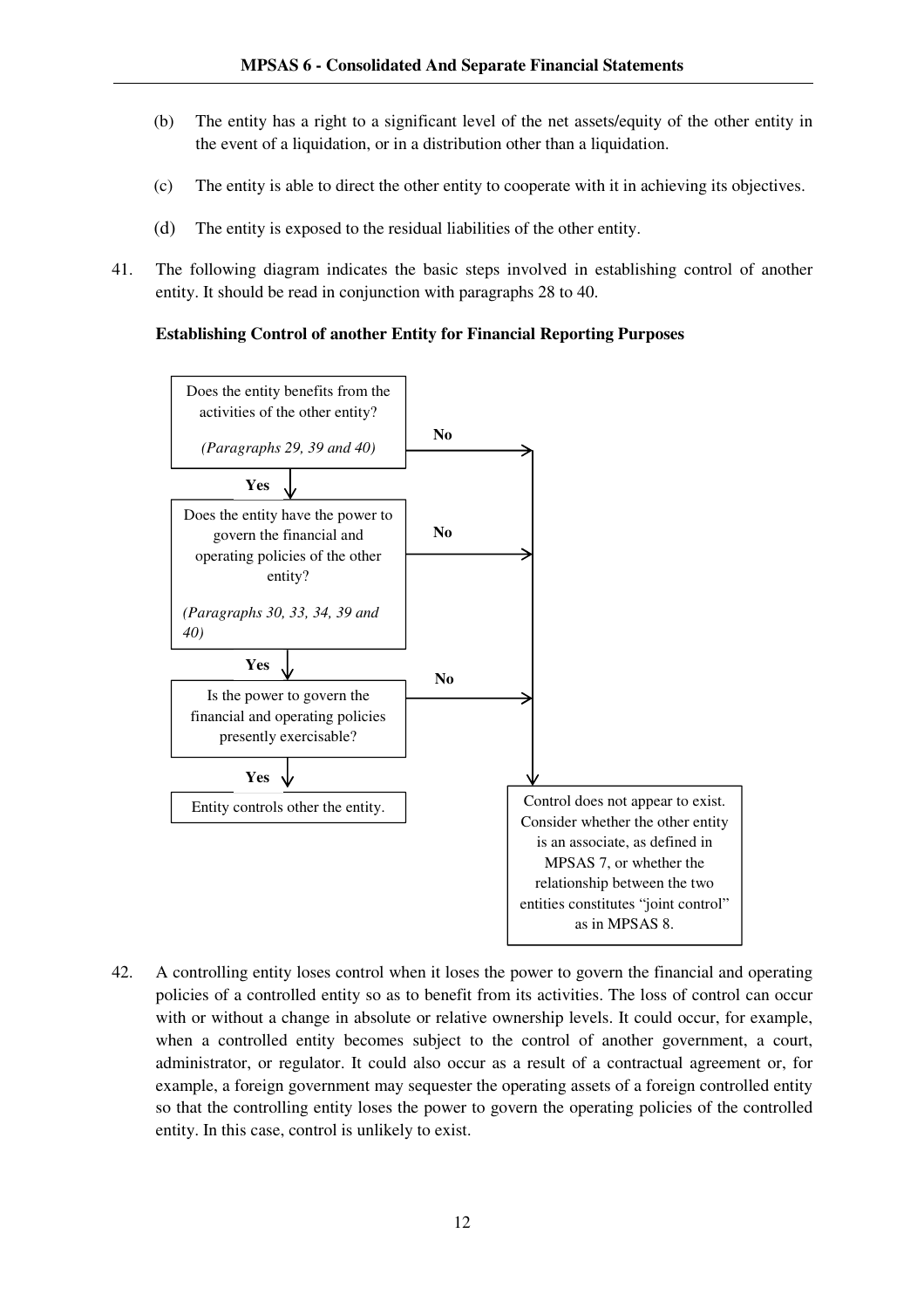## **Consolidation Procedures**

- 43. In preparing consolidated financial statements, an entity combines the financial statements of the controlling entity and its controlled entities line by line, by adding together like items of assets, liabilities, net assets/equity, revenue, and expenses. In order that the consolidated financial statements present financial information about the economic entity as that of a single entity, the following steps are then taken:
	- (a) The carrying amount of the controlling entity's investment in each controlled entity and the controlling entity's portion of net assets/equity of each controlled entity are eliminated (the relevant international or national accounting standard dealing with business combinations provides guidance on the treatment of any resultant goodwill);
	- (b) Minority interests in the surplus or deficit of consolidated controlled entities for the reporting period are identified; and
	- (c) Minority interests in the net assets/equity of consolidated controlled entities are identified separately from the controlling entity's net assets/equity in them. Minority interests in the net assets/equity consist of:
		- (i) The amount of those minority interests at the date of the original combination (the relevant international or national accounting standard dealing with business combinations provides guidance on calculating this amount); and
		- (ii) The minority's share of changes in net assets/equity since the date of combination.
- 44. When potential voting rights exist, the proportions of surplus or deficit and changes in net assets/equity allocated to the controlling entity and minority interests are determined on the basis of present ownership interests, and do not reflect the possible exercise or conversion of potential voting rights.

#### 45. **Balances, transactions, revenues, and expenses between entities within the economic entity shall be eliminated in full.**

- 46. Balances and transactions between entities within the economic entity, including:
	- (a) revenues from sales and transfers,
	- (b) revenues recognized consequent to an appropriation or other budgetary authority,
	- (c) expenses, and dividends or similar distributions, are eliminated in full.

Surpluses and deficits resulting from transactions within the economic entity that are recognized in assets, such as inventory and fixed assets, are eliminated in full. Deficits within the economic entity may indicate an impairment that requires recognition in the consolidated financial statements. Guidance on accounting for temporary differences that arise from the elimination of surpluses and deficits resulting from transactions within the economic entity, can be found in the relevant international or national accounting standard dealing with income taxes.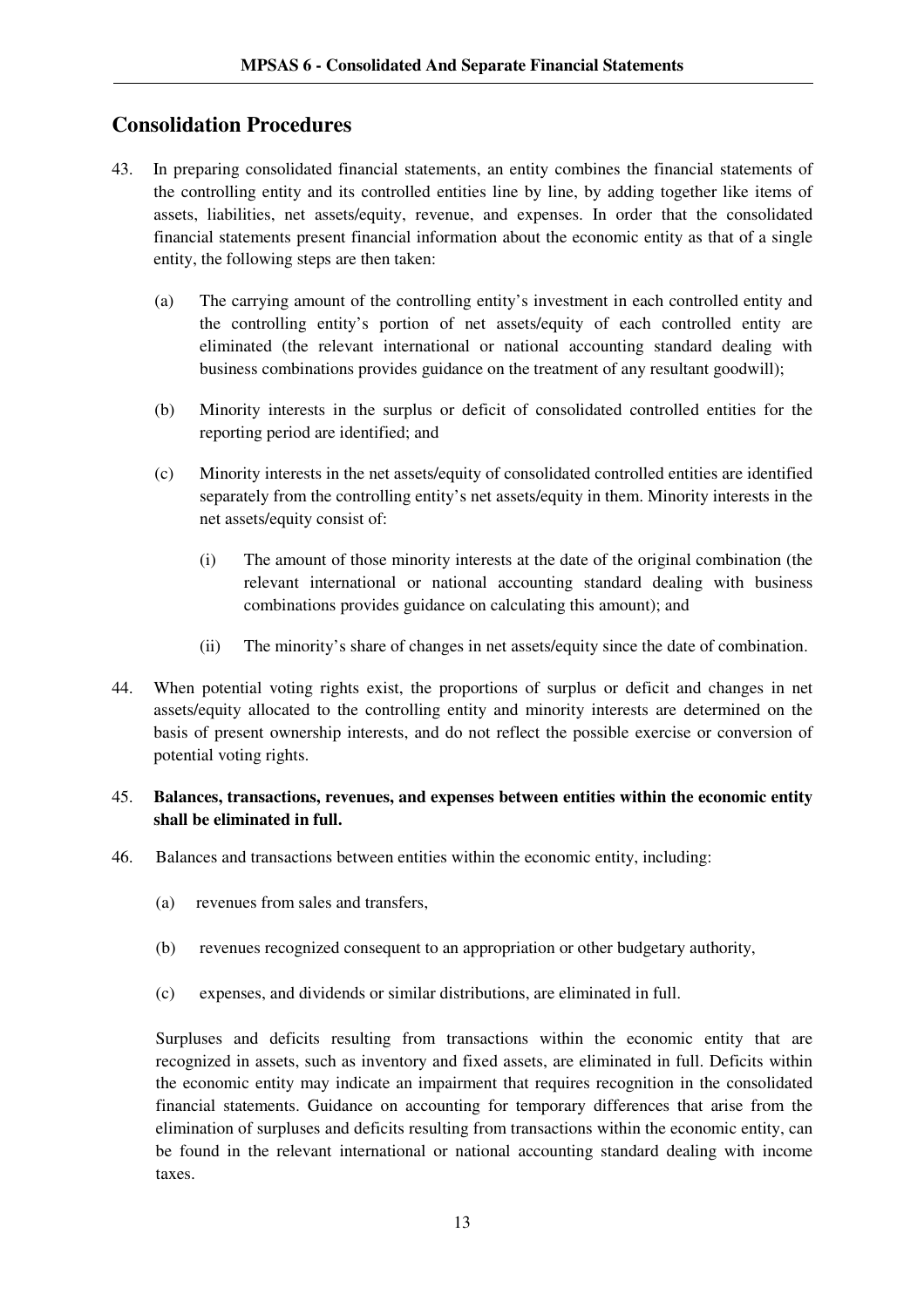- 47. **The financial statements of the controlling entity and its controlled entities used in the preparation of the consolidated financial statements shall be prepared as of the same reporting date. When the reporting dates of the controlling entity and a controlled entity are different, the controlled entity prepares, for consolidation purposes, additional financial statements as of the same date as the financial statements of the controlling entity, unless it is impracticable to do so.**
- 48. **When, in accordance with paragraph 47, the financial statements of a controlled entity used in the preparation of consolidated financial statements are prepared as of a reporting date different from that of the controlling entity, adjustments shall be made for the effects of significant transactions or events that occur between that date and the date of the controlling entity's financial statements. In any case, the difference between the reporting date of the controlled entity and that of the controlling entity shall be no more than three months. The length of the reporting periods and any difference in the reporting dates shall be the same from period to period.**
- 49. **Consolidated financial statements shall be prepared using uniform accounting policies for like transactions and other events in similar circumstances.**
- 50. If a member of the economic entity uses accounting policies other than those adopted in the consolidated financial statements for like transactions and events in similar circumstances, appropriate adjustments are made to its financial statements in preparing the consolidated financial statements.
- 51. The revenue and expenses of a controlled entity are included in the consolidated financial statements from the acquisition date (the relevant international or national accounting standard dealing with business combinations provides guidance on the meaning of the acquisition date). The revenue and expenses of a controlled entity are included in the consolidated financial statements until the date on which the controlling entity ceases to control the controlled entity. The difference between the proceeds from the disposal of the controlled entity and its carrying amount as of the date of disposal, including the cumulative amount of any exchange differences that relate to the controlled entity recognized in net assets/equity in accordance with MPSAS 4, *The Effects of Changes in Foreign Exchange Rates*, is recognized in the consolidated statement of financial performance as the gain or loss on the disposal of the controlled entity.
- 52. From the date an entity ceases to be a controlled entity, provided that it does not become:
	- (a) an associate as defined in MPSAS 7, or
	- (b) a jointly controlled entity as defined in MPSAS 8,

it shall be accounted for as a financial instrument. MPSAS 29 provides guidance on the recognition and measurement of financial instruments.

- 53. The carrying amount of the investment at the date that the entity ceases to be a controlled entity shall be regarded as the cost on initial measurement of a financial instrument.
- 54. **Minority interests shall be presented in the consolidated statement of financial position within net assets/equity, separately from the controlling entity's net assets/equity.**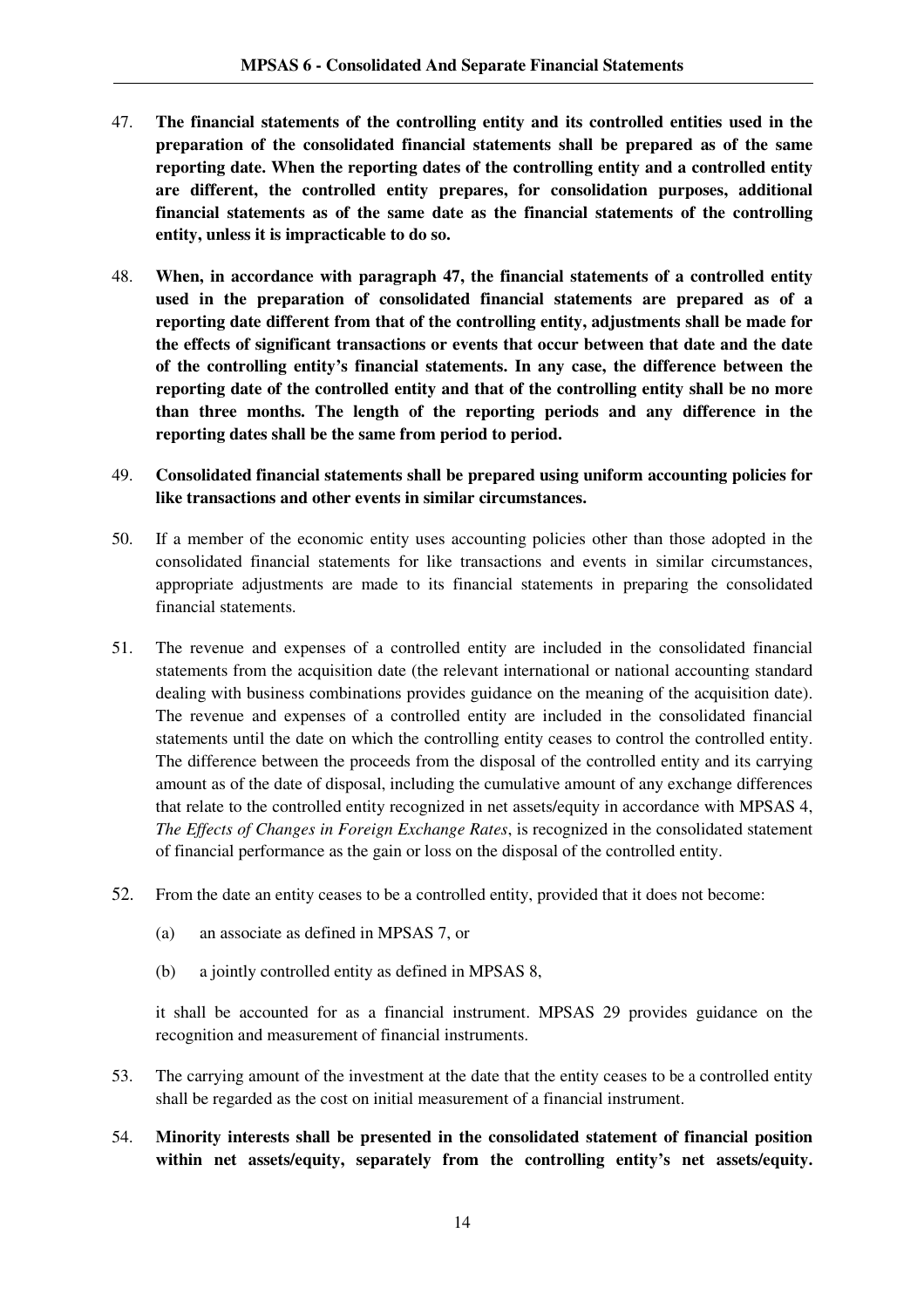#### **Minority interests in the surplus or deficit of the economic entity shall also be separately disclosed.**

- 55. The surplus or deficit is attributed to the controlling entity and minority interests. Because both are net assets/equity, the amount attributed to minority interests is not revenue or expense.
- 56. Losses applicable to the minority in a consolidated controlled entity may exceed the minority interest in the controlled entity's net assets/equity. The excess and any further losses applicable to the minority, are allocated against the majority interest, except to the extent that the minority has a binding obligation and is able to make an additional investment to cover the losses. If the controlled entity subsequently reports surpluses, such surpluses are allocated to the majority interest until the minority's share of losses previously absorbed by the majority has been recovered.
- 57. If a controlled entity has outstanding cumulative preference shares that are held by minority interests and classified as net assets/equity, the controlling entity computes its share of surpluses or deficits after adjusting for the dividends on such shares, whether or not dividends have been declared.

## **Accounting for Controlled Entities, Jointly Controlled Entities and Associates in Separate Financial Statements**

- 58. **When separate financial statements are prepared, investments in controlled entities, jointly controlled entities, and associates shall be accounted for:** 
	- (a) **Using the equity method as described in MPSAS 7;**
	- (b) **At cost; or**
	- (c) **As a financial instrument in accordance with MPSAS 29.**

#### **The same accounting shall be applied for each category of investments.**

- 59. This Standard does not mandate which entities produce separate financial statements available for public use. Paragraphs 58 and 60–64 apply when an entity prepares separate financial statements that comply with MPSASs. The entity also produces consolidated financial statements available for public use as required by paragraph 15, unless the exemption provided in paragraph 16 is applicable.
- 60. **Controlled entities, jointly controlled entities, and associates that are accounted for as financial instruments in the consolidated financial statements shall be accounted for in the same way in the investor's separate financial statements.**
- 61. Guidance on the recognition and measurement of financial instruments can be found in MPSAS 29.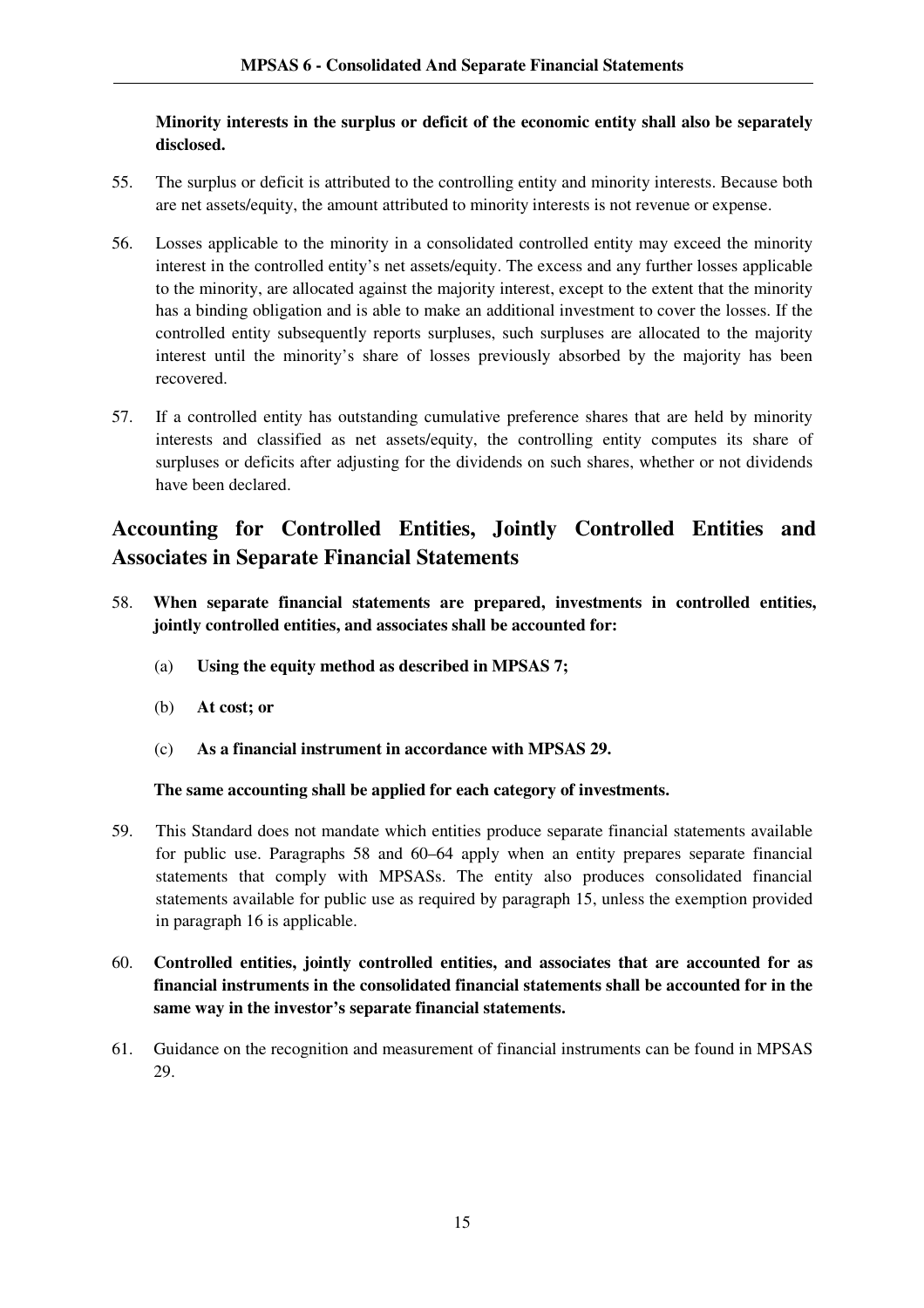## **Disclosure**

- 62. **The following disclosures shall be made in consolidated financial statements:** 
	- (a) **A list of significant controlled entities;**
	- (b) **The fact that a controlled entity is not consolidated in accordance with paragraph 21;**
	- (c) **Summarized financial information of controlled entities, either individually or in groups, that are not consolidated, including the amounts of total assets, total liabilities, revenues, and surplus or deficit;**
	- (d) **The name of any controlled entity in which the controlling entity holds an ownership interest and/or voting rights of 50% or less, together with an explanation of how control exists;**
	- (e) **The reasons why the ownership interest of more than 50% of the voting or potential voting power of an investee does not constitute control;**
	- (f) **The reporting date of the financial statements of a controlled entity when such financial statements are used to prepare consolidated financial statements and are as of a reporting date or for a period that is different from that of the controlling entity, and the reason for using a different reporting date or period; and**
	- (g) **The nature and extent of any significant restrictions (e.g., resulting from borrowing arrangements or regulatory requirements) on the ability of controlled entities to transfer funds to the controlling entity in the form of cash dividends, or similar distributions, or to repay loans or advances.**
- 63. **When separate financial statements are prepared for a controlling entity that, in accordance with paragraph 16, elects not to prepare consolidated financial statements, those separate financial statements shall disclose:**
	- (a) **The fact that the financial statements are separate financial statements; that the exemption from consolidation has been used; the name of the entity whose consolidated financial statements that comply with MPSASs have been produced for public use and the jurisdiction in which the entity operates (when it is different from that of the controlling entity); and the address where those consolidated financial statements are obtainable;**
	- (b) **A list of significant controlled entities, jointly controlled entities, and associates, including the name; the jurisdiction in which the entity operates (when it is different from that of the controlling entity); proportion of ownership interest; and, where that interest is in the form of shares, the proportion of voting power held (only where this is different from the proportionate ownership interest); and**
	- (c) **A description of the method used to account for the entities listed under (b).**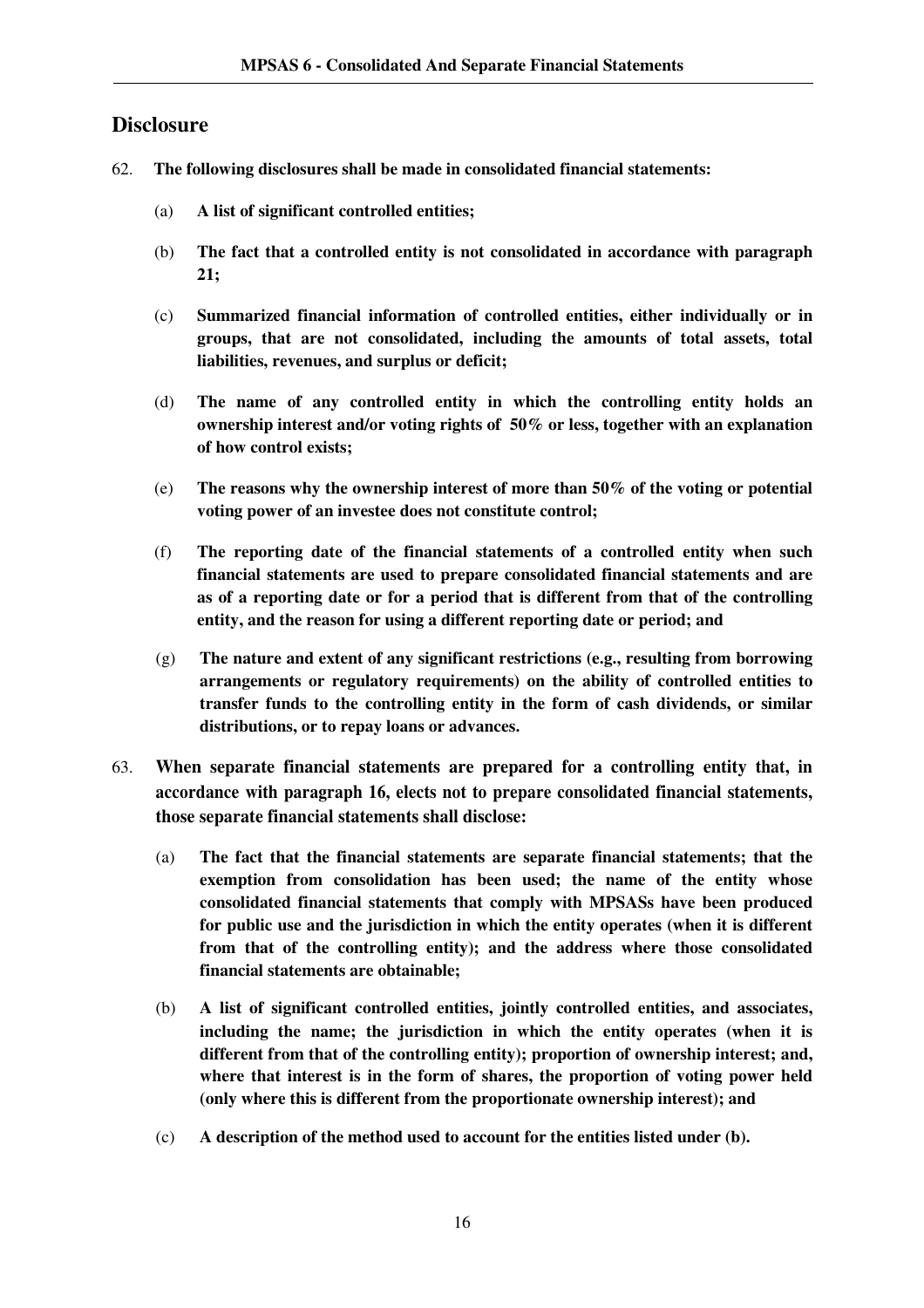- 64. **When a controlling entity (other than a controlling entity covered by paragraph 63), venturer with an interest in a jointly controlled entity, or an investor in an associate prepares separate financial statements, those separate financial statements shall disclose:**
	- (a) **The fact that the statements are separate financial statements and the reasons why those statements are prepared if not required by law, legislation, or other authority;**
	- (b) **A list of significant controlled entities, jointly controlled entities, and associates, including the name; the jurisdiction in which the entity operates (when it is different from that of the controlling entity); proportion of ownership interest; and, where that interest is in the form of shares, the proportion of voting power held (only where this is different from the proportionate ownership interest); and**
	- (c) **A description of the method used to account for the entities listed under (b);**

**and shall identify the financial statements prepared in accordance with paragraph 15 of this Standard, MPSAS 7, and MPSAS 8 to which they relate.** 

## **Transitional Provisions**

- 65. **Entities are not required to comply with the requirement in paragraph 45 concerning the elimination of balances and transactions between entities within the economic entity for reporting periods beginning on a date within three years following the date of first adoption of accrual accounting in accordance with MPSASs.**
- 66. Controlling entities that adopt accrual accounting for the first time in accordance with MPSASs may have many controlled entities, with a significant number of transactions between these entities. Accordingly, it may be difficult to identify some transactions and balances that need to be eliminated for the purpose of preparing the consolidated financial statements of the economic entity. For this reason, paragraph 65 provides relief from the requirement to fully eliminate balances and transactions between entities within the economic entity.
- 67. **Where entities apply the transitional provision in paragraph 65, they shall disclose the fact that not all balances and transactions occurring between entities within the economic entity have been eliminated.**
- 68. *(Deleted)*

## **Effective Date**

- 69. **An entity shall apply this Standard for annual financial statements covering periods beginning on or after January 1, 2017. Earlier application is encouraged. If an entity applies this Standard for a period beginning before January 1, 2008, it shall disclose that fact.**
- 70. When an entity adopts the accrual basis of accounting as defined by MPSASs for financial reporting purposes subsequent to this effective date, this Standard applies to the entity's annual financial statements covering periods beginning on or after the date of adoption.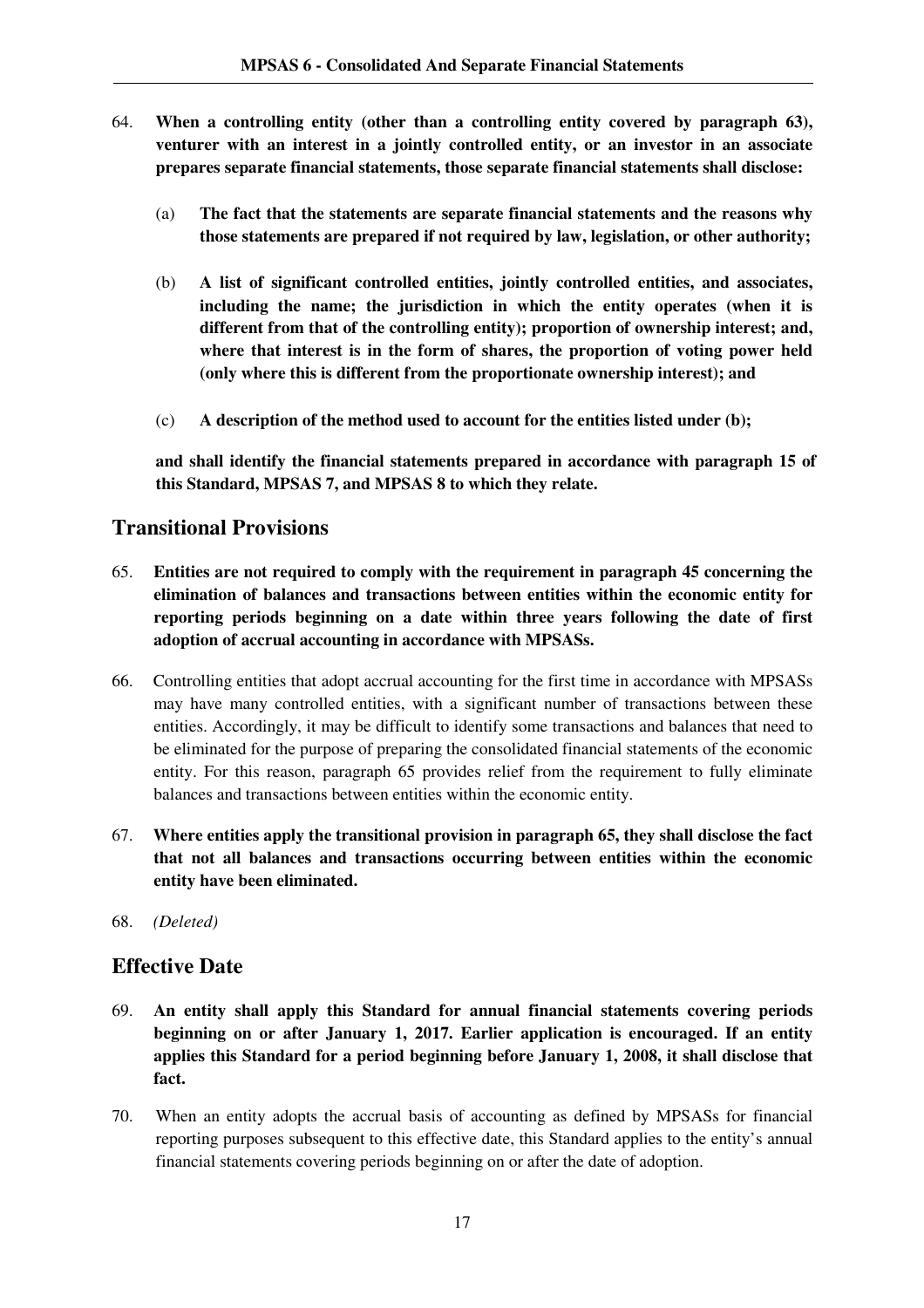# **Withdrawal of IPSAS 6 (2000)**

71. *(Deleted)*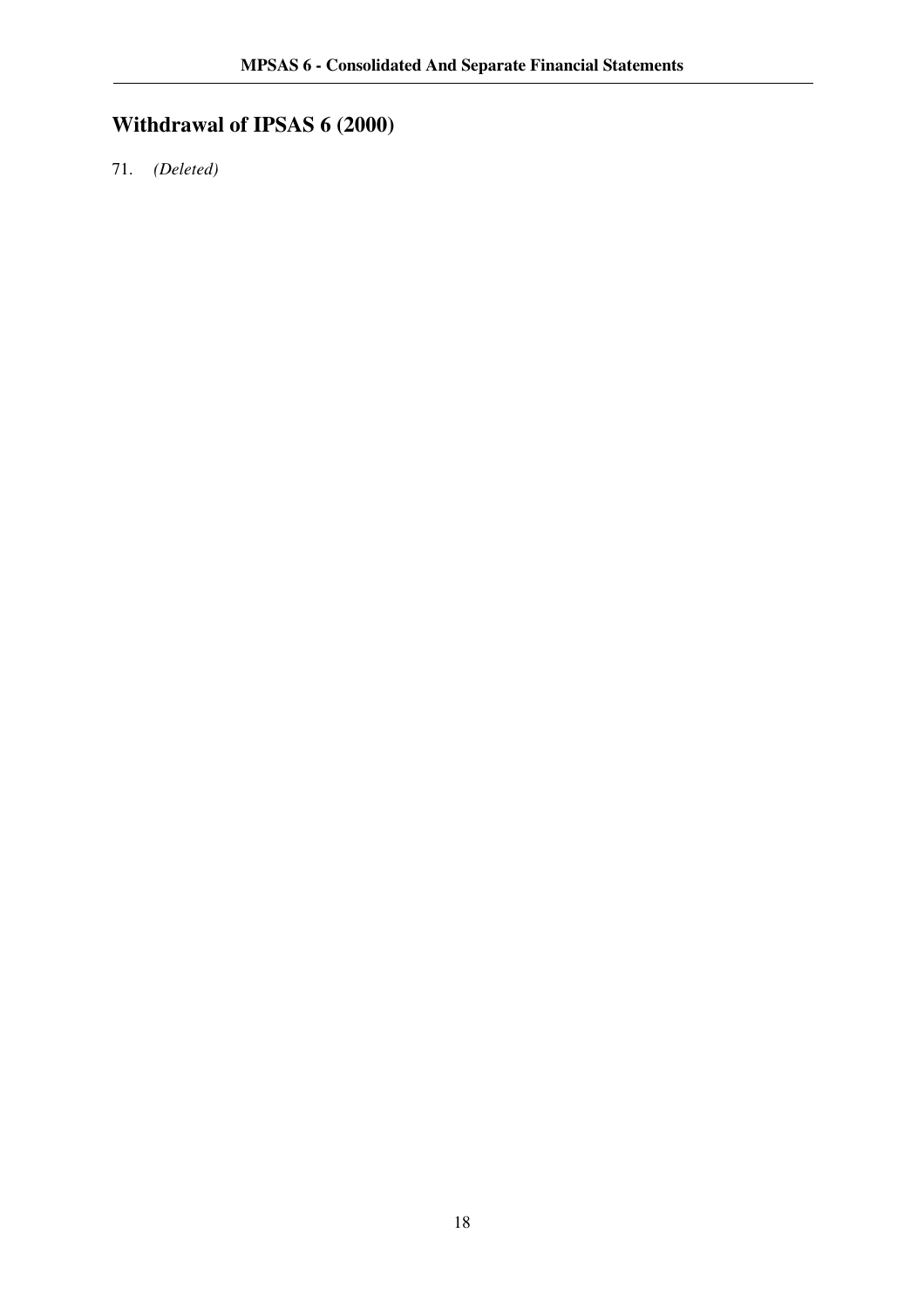## **Implementation Guidance**

*This guidance accompanies, but is not part of, MPSAS 6, MPSAS 7, and MPSAS 8.*

#### **Consideration of Potential Voting Rights**

#### *Introduction*

- IG1 Most public sector entities do not issue financial instruments with potential voting rights. However, they may be issued by GBEs. Therefore, a government or other public sector entity may hold potential voting rights of GBEs.
- IG2. Paragraphs 33, 34, and 44 of MPSAS 6, *Consolidated and Separate Financial Statements*, and paragraphs 14 and 15 of MPSAS 7, *Investments in Associates*, require an entity to consider the existence and effect of all potential voting rights that are currently exercisable or convertible. They also require all facts and circumstances that affect potential voting rights to be examined, except the intention of management and the financial ability to exercise or convert potential voting rights. Because the definition of joint control in paragraph 6 of MPSAS 8, *Interests in Joint Ventures*, depends upon the definition of control, and because that Standard is linked to MPSAS 7 for application of the equity method, this guidance is also relevant to MPSAS 8.

#### *Guidance*

- IG3. Control is defined as the power to govern the financial and operating policies of an entity so as to benefit from its activities. Paragraph 7 of MPSAS 7 defines significant influence as the power to participate in the financial and operating policy decisions of the investee, but not to control those policies. Paragraph 6 of MPSAS 8 defines joint control as the agreed sharing of control over an activity by a binding agreement. In these contexts, power refers to the ability to do or affect something. Consequently, an entity has control, joint control, or significant influence when it currently has the ability to exercise that power, regardless of whether control, joint control, or significant influence is actively demonstrated or is passive in nature. Potential voting rights held by an entity that are currently exercisable or convertible provide this ability. The ability to exercise power does not exist when potential voting rights lack economic substance (e.g., the exercise price is set in a manner that precludes exercise or conversion in any feasible scenario). Consequently, potential voting rights are considered when, in substance, they provide the ability to exercise power.
- IG4. Control and significant influence also arise in the circumstances described in paragraphs 39 and 40 of MPSAS 6 and paragraphs 12 and 13 of MPSAS 7 respectively, which include consideration of the relative ownership of voting rights. MPSAS 8 depends on MPSAS 6 and MPSAS 7, and references to MPSAS 6 and MPSAS 7 from this point onwards should be read as being relevant to MPSAS 8. Nevertheless it should be borne in mind that joint control involves sharing of control by a binding agreement, and this aspect is likely to be the critical determinant. Potential voting rights such as share call options and convertible debt are capable of changing an entity's voting power over another entity – if the potential voting rights are exercised or converted, then the relative ownership of the ordinary shares carrying voting rights changes. Consequently, the existence of control (the definition of which permits only one entity to have control of another entity) and significant influence are determined only after (a) assessing all the factors described in paragraphs 39 and 40 of MPSAS 6 and paragraphs 12 and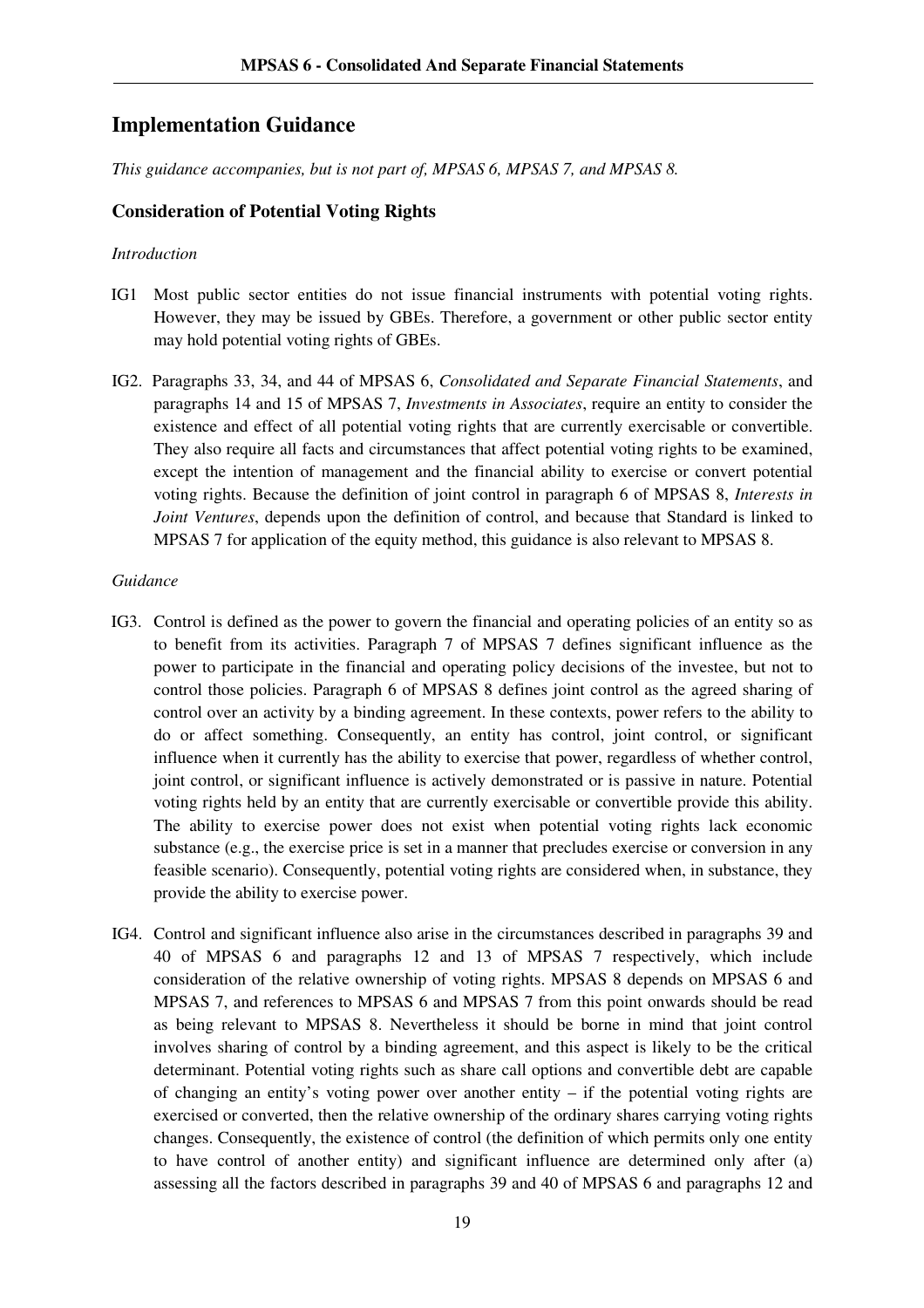13 of MPSAS 7 respectively, and (b) considering the existence and effect of potential voting rights. In addition, the entity examines all facts and circumstances that affect potential voting rights except the intention of management and the financial ability to exercise or convert. The intention of management does not affect the existence of power, and the financial ability of an entity to exercise or convert is difficult to assess.

- IG5. An entity may initially conclude that it controls or significantly influences another entity after considering the potential voting rights that it can currently exercise or convert. However, the entity may not control or significantly influence the other entity when potential voting rights held by other parties are also currently exercisable or convertible. Consequently, an entity considers all potential voting rights held by it and by other parties that are currently exercisable or convertible when determining whether it controls or significantly influences another entity. For example, all share call options are considered, whether held by the entity or another party. Furthermore, the definition of control permits only one entity to have control of another entity. Therefore, when two or more entities each hold significant voting rights, both actual and potential, the factors in paragraphs 39 and 40 of MPSAS 6 are reassessed to determine which entity has control.
- IG6. The proportion allocated to the controlling entity and minority interests in preparing consolidated financial statements in accordance with MPSAS 6, and the proportion allocated to an investor that accounts for its investment using the equity method in accordance with MPSAS 7, are determined solely on the basis of present ownership interests. The proportion allocated is determined taking into account the eventual exercise of potential voting rights and other derivatives that, in substance, give access at present to the economic benefits associated with an ownership interest.
- IG7. In some circumstances, an entity has, in substance, a present ownership as a result of a transaction that gives it access to the economic benefits or service potential associated with an ownership interest. In such circumstances, the proportion allocated is determined taking into account the eventual exercise of those potential voting rights and other derivatives that give the entity access to the economic benefits at present.
- IG8. MPSAS 29 provides guidance on the recognition and measurement of financial instruments. However, it does not apply to interests in controlled entities, associates, and jointly controlled entities that are:
	- (a) consolidated,
	- (b) accounted for using the equity method,
	- (c) or proportionately consolidated in accordance with MPSAS 6, MPSAS 7 and MPSAS 8 respectively.

When instruments containing potential voting rights in substance currently give access to the economic benefits or service potential associated with an ownership interest, and the investment is accounted for in one of the above ways, the instruments are not subject to the requirements of MPSAS 29. In all other cases, guidance on accounting for instruments containing potential voting rights can be found in MPSAS 29.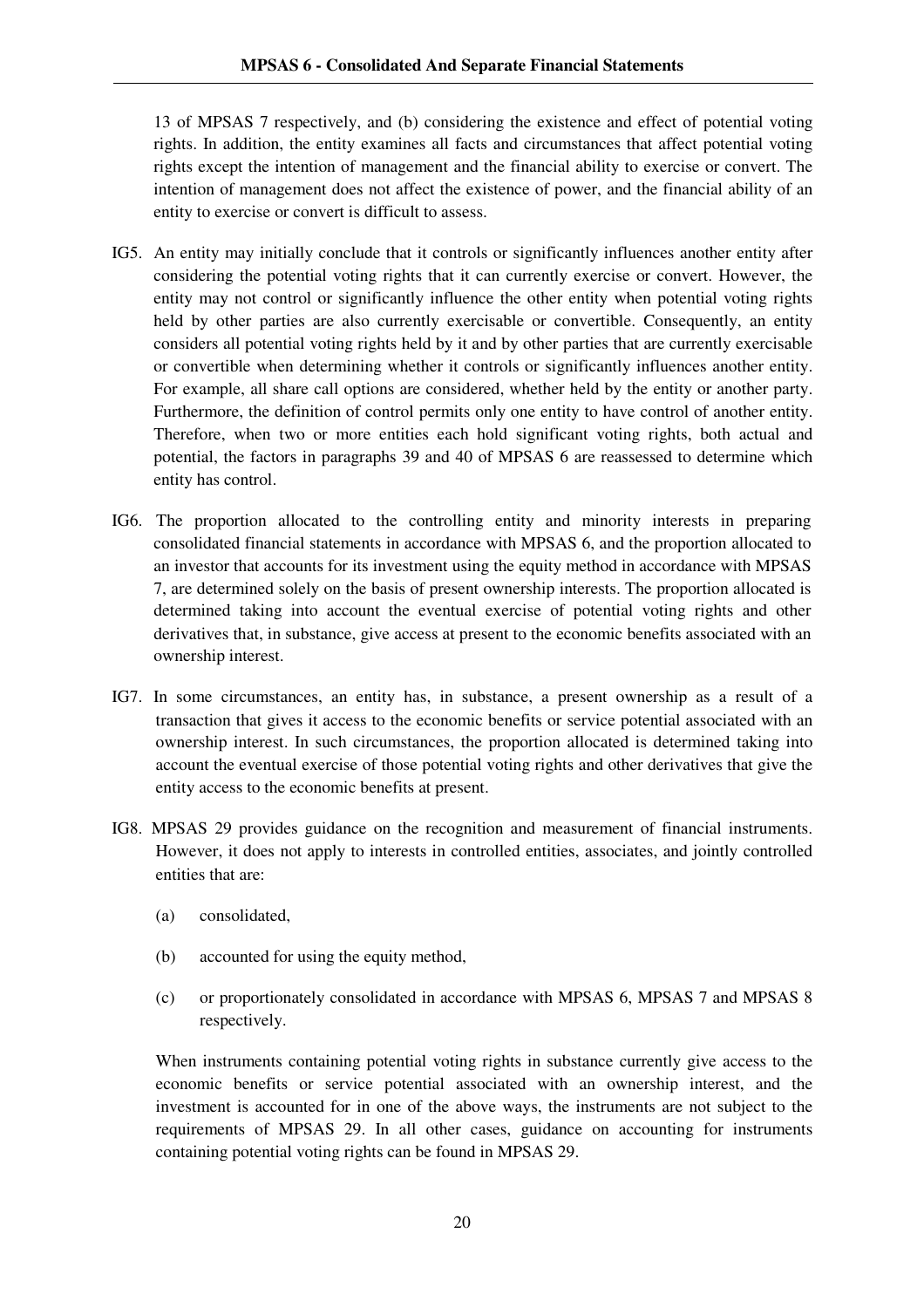## **Illustrative Examples**

*These examples accompany, but are not part of, MPSAS 6, MPSAS 7, and MPSAS 8.*

IE1. The ten examples below each illustrate one aspect of a potential voting right. In applying MPSAS 6, MPSAS 7, or MPSAS 8, an entity considers all aspects. The existence of control, significant influence, and joint control can be determined only after assessing the other factors described in MPSAS 6, MPSAS 7, and MPSAS 8. For the purpose of these examples, however, those other factors are presumed not to affect the determination, even though they may affect it when assessed.

#### **Options are Out of the Money**

- IE2. Entities A and B own 80 percent and 20 percent respectively of the ordinary shares that carry voting rights at a general meeting of shareholders of Entity C. Entity A sells one-half of its interest to Entity D, and buys call options from Entity D that are exercisable at any time at a premium to the market price when issued, and if exercised would give Entity A its original 80 percent ownership interest and voting rights.
- IE3. Although the options are out of the money, they are currently exercisable and give Entity A the power to continue to set the operating and financial policies of Entity C, because Entity A could exercise its options now. The existence of the potential voting rights, as well as the other factors described in paragraphs 39 and 40 of MPSAS 6, are considered, and it is determined that Entity A controls Entity C.

#### **Right to Purchase at Premium to Fair Value**

- IE4 The municipalities of Dunelm and Eboracum own 80 percent and 20 percent respectively of Dunelm-Eboracum General Hospital, a public sector entity established by charter. The hospital is managed by a board of ten trustees, appointed by the municipalities in proportion to their ownership interest of the hospital. The charter permits either municipality to sell part or its entire ownership interest in the hospital to another municipality within the region. Dunelm sells one-half of its interest to the municipality of Formio; however, the sale contract gives Dunelm the right to repurchase Formio's interest in the hospital at an amount equal to 115 percent of the fair value of the ownership interest determined by an independent valuer. This right is exercisable at any time and, if exercised would give Dunelm its original 80 percent ownership interest and the right to appoint trustees accordingly.
- IE5. Although the right to reacquire the ownership interest sold to Formio would involve paying a premium over the fair value, the right is currently exercisable and gives Dunelm the power to continue to set the operating and financial policies of the Dunelm-Eboracum General Hospital, because Dunelm could exercise its right to reacquire Formio's interest now. The existence of the potential right to appoint trustees, as well as the other factors described in paragraphs 39 and 40 of MPSAS 6, are considered, and it is determined that the municipality of Dunelm controls the Dunelm-Eboracum General Hospital.

#### **Possibility of Exercise or Conversion**

IE6. Entities A, B, and C own 40 percent, 30 percent, and 30 percent respectively of the ordinary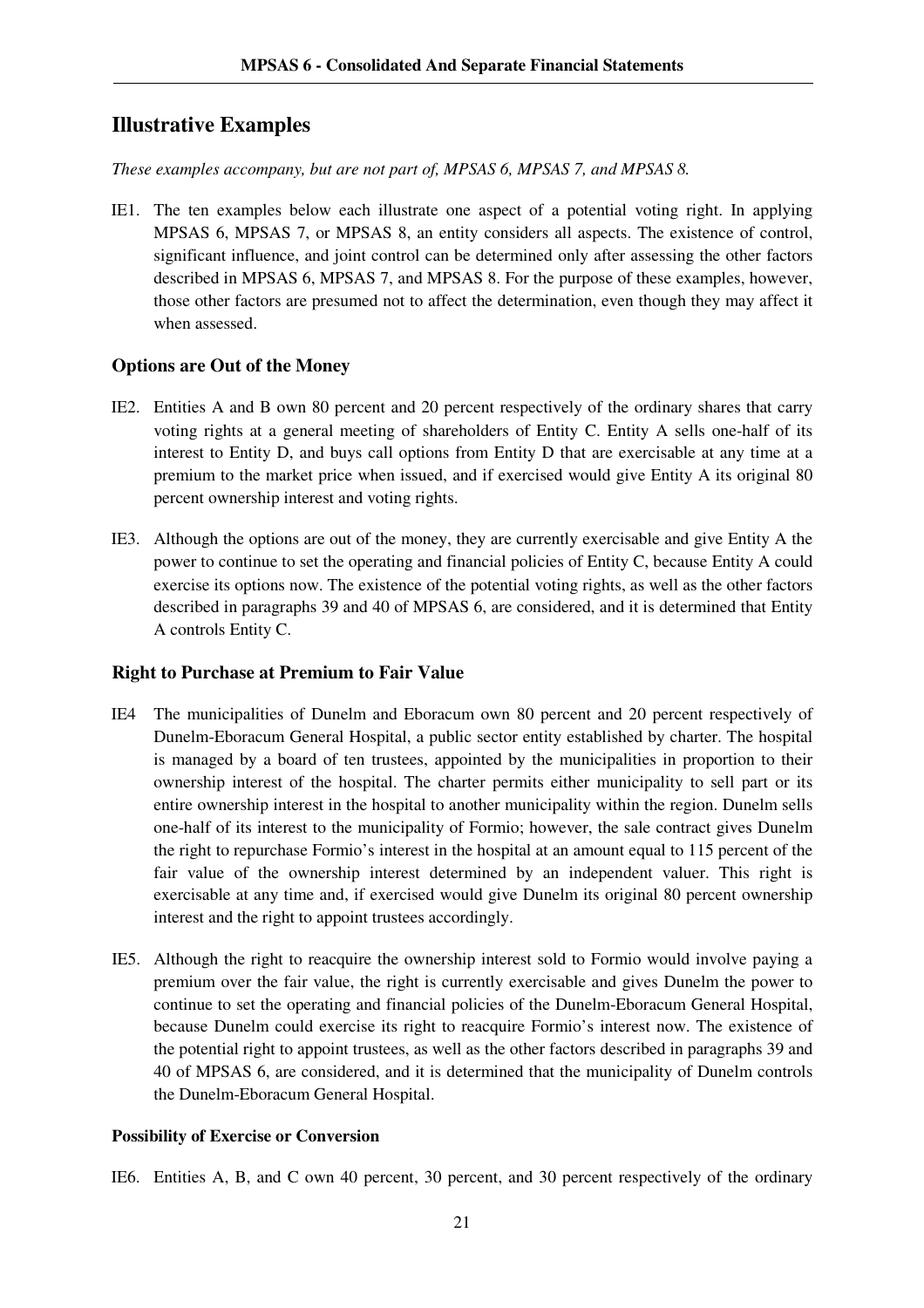shares that carry voting rights at a general meeting of shareholders of Entity D. Entity A also owns call options that are exercisable at any time at the fair value of the underlying shares and, if exercised, would give it an additional 20 percent of the voting rights in Entity D and reduce Entity B's and Entity C's interests to 20 percent each. If the options are exercised, Entity A will have control over more than one-half of the voting power. The existence of the potential voting rights, as well as the other factors described in paragraphs 39 and 40 of MPSAS 6 and paragraphs 12 and 13 of MPSAS 7, are considered, and it is determined that Entity A controls Entity D.

#### **Possibility of Exercise of Rights**

- IE7. The federal government of Arandis, in agreement with the state governments of Brixia and Mutina, establishes the University of Pola-Iluro. The University of Pola-Iluro is near the cities of Pola, Brixia and Iluro, Mutina, which are located next to each other on the border between the two states. The federal legislation that establishes the University of Pola-Iluro provides that the federal minister of education has the right to appoint four of the ten governors that manage the university. The state ministers of education of Brixia and Mutina are given the right to appoint three governors each. The legislation also provides that the federal government has ownership of 40 percent of the university's net assets, with the state governments having 30 percent each. The federal legislation gives the federal minister of education the right to acquire an additional 20 percent of the ownership in the university's net assets, with the right to appoint an additional two governors. This right is exercisable at any time, at the discretion of the federal minister. It requires the federal government to pay each state government the fair value of the net assets of the university acquired. If the federal government exercises its right, it would own 60 percent of the net assets of the university, and have the right to appoint six of the ten governors. This would reduce the state governments' ownership to 20 percent each, with the right to appoint only two governors each.
- IE8. The existence of the potential right to appoint the majority of the university's governors, as well as the other factors described in paragraphs 39 and 40 of MPSAS 6 and paragraphs 12 and 13 of MPSAS 7, are considered, and it is determined that the federal government of Arandis controls the University of Pola-Iluro.

## **Other Rights that have the Potential to Increase an Entity's Voting Power or Reduce Another Entity's Voting Power—Example A**

- IE9. Entities A, B, and C own 25 percent, 35 percent, and 40 percent respectively of the ordinary shares that carry voting rights at a general meeting of shareholders of Entity D. Entities B and C also have share warrants that are exercisable at any time at a fixed price and provide potential voting rights. Entity A has a call option to purchase these share warrants at any time for a nominal amount. If the call option is exercised, Entity A would have the potential to increase its ownership interest, and thereby its voting rights, in Entity D to 51 percent (and dilute Entity B's interest to 23 percent and Entity C's interest to 26 percent).
- IE10. Although the share warrants are not owned by Entity A, they are considered in assessing control because they are currently exercisable by Entities B and C. Normally, if an action  $(e.g.,)$ purchase or exercise of another right) is required before an entity has ownership of a potential voting right, the potential voting right is not regarded as held by the entity. However, the share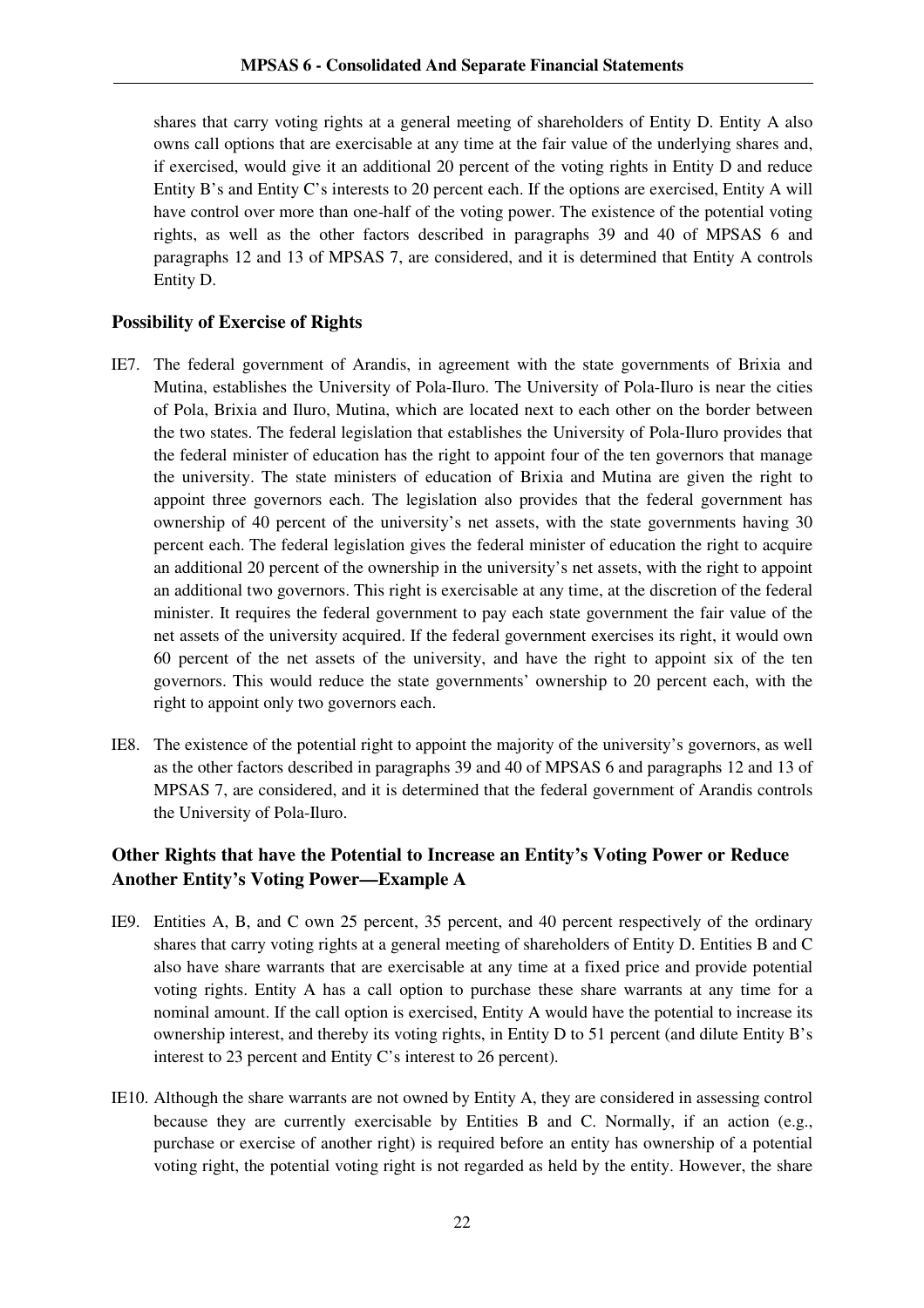warrants are, in substance, held by Entity A, because the terms of the call option are designed to ensure Entity A's position. The combination of the call option and share warrants gives Entity A the power to set the operating and financial policies of Entity D, because Entity A could currently exercise the option and share warrants. The other factors described in paragraphs 39 and 40 of MPSAS 6 and paragraphs 12 and 13 of MPSAS 7 are also considered, and it is determined that Entity A, not Entity B or C, controls Entity D.

## **Other Rights that have the Potential to Increase an Entity's Voting Power or Reduce Another Entity's Voting Power—Example B**

- IE11. The cities of Deva, Oxonia, and Isca own 25 percent, 35 percent, and 40 percent respectively of the Deva-Oxonia-Isca Electricity Generating Authority, a public sector entity established by charter. The charter gives the cities voting rights in the management of the Authority and the right to receive the electricity generated by the Authority. The voting rights and electricity access are in proportion to their ownership in the Authority. The charter gives Oxonia and Isca rights to increase their ownership (and therefore voting rights) in the Authority each by 10 percent at any time, at a commercial price agreed by the three cities. The charter also gives Deva the right to acquire 15 percent interest of the Authority from Oxonia and 20 percent from Isca at any time for a nominal consideration. If Deva exercised the right, Deva would increase its ownership interest, and thereby its voting rights, in Deva-Oxonia-Isca Electric Generating Authority to 60 percent. This would dilute Oxonia's ownership to 20 percent and Isca's to 20 percent.
- IE12. Although the charter gives Oxonia and Isca the right to increase their proportion of ownership, the overarching right of Deva to acquire a majority interest in the Authority for a nominal consideration set out in the charter is, in substance, designed to ensure Deva's position. The right held by Deva gives Deva the capacity to set the operating and financial policies of the Deva-Oxonia-Isca Electricity Generating Authority, because Deva could exercise the right to increase its ownership and therefore voting rights at any time. The other factors described in paragraphs 39 and 40 of MPSAS 6 and paragraphs 12 and 13 of MPSAS 7 are also considered, and it is determined that Deva, not Oxonia or Isca, controls the Deva-Oxonia-Isca Electricity Generating Authority.

#### **Management Intention—Example A**

IE13. Entities A, B, and C each own 33⅓ percent of the ordinary shares that carry voting rights at a general meeting of shareholders of Entity D. Entities A, B, and C each have the right to appoint two directors to the board of Entity D. Entity A also owns call options that are exercisable at a fixed price at any time and, if exercised, would give it all the voting rights in Entity D. The management of Entity A does not intend to exercise the call options, even if Entities B and C do not vote in the same manner as Entity A. The existence of the potential voting rights, as well as the other factors described in paragraphs 39 and 40 of MPSAS 6 and paragraphs 12 and 13 of MPSAS 7, are considered, and it is determined that Entity A controls Entity D. The intention of Entity A's management does not influence the assessment.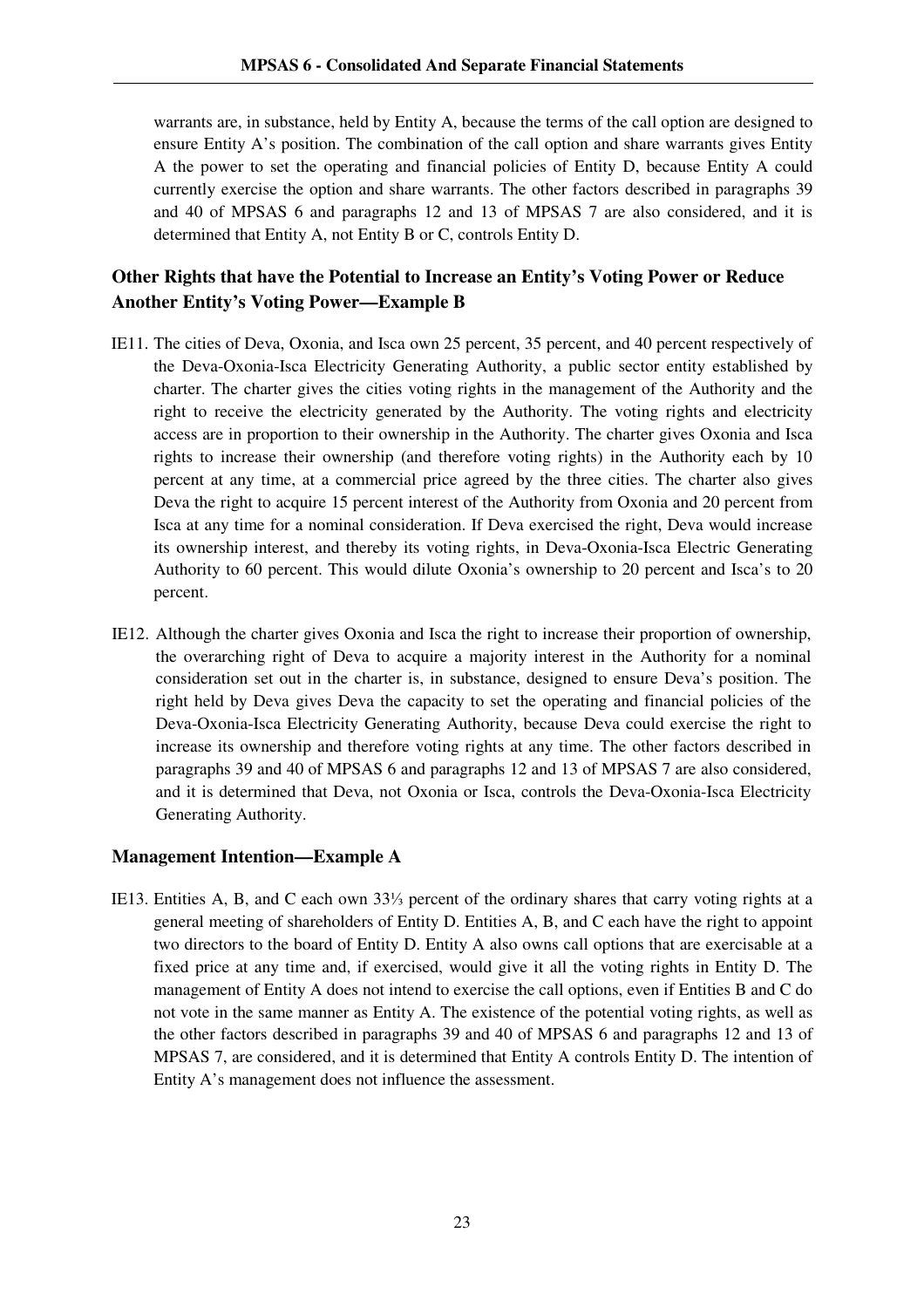#### **Management Intention—Example B**

IE14. The cities of Tolosa, Lutetia, and Massilia each own 33⅓ percent of TLM Water Commission, a public sector entity established by charter to reticulate drinking water to the cities of Tolosa, Lutetia, and Massilia and a number of outlying towns and villages. The charter gives each city an equal vote in the governance of the Commission, and the right to appoint two Commissioners each. The Commissioners manage the Commission on behalf of the cities. The charter also gives the city of Tolosa the right to acquire the ownership rights of Lutetia and Massilia at a fixed price, exercisable at any time by the Mayor of Tolosa. If exercised Tolosa would have sole governance of the Commission with the right to appoint all the Commissioners. The Mayor of Tolosa does not intend to exercise the right to acquire full ownership of Commission, even if the Commissioners appointed by Lutetia and Massilia vote against those appointed by Tolosa. The existence of the potential voting rights, as well as the other factors described in paragraphs 39 and 40 of MPSAS 6 and paragraphs 12 and 13 of MPSAS 7, are considered, and it is determined that Tolosa controls TLM Water Commission. The intention of the Mayor of Tolosa does not influence the assessment.

#### **Financial Ability—Example A**

- IE15. Entities A and B own 55 percent and 45 percent respectively of the ordinary shares that carry voting rights at a general meeting of shareholders of Entity C. Entity B also holds debt instruments that are convertible into ordinary shares of Entity C. The debt can be converted at a substantial price, in comparison with Entity B's net assets, at any time and, if converted, would require Entity B to borrow additional funds to make the payment. If the debt were to be converted, Entity B would hold 70 percent of the voting rights and Entity A's interest would reduce to 30 percent.
- IE16. Although the debt instruments are convertible at a substantial price, they are currently convertible, and the conversion feature gives Entity B the power to set the operating and financial policies of Entity C. The existence of the potential voting rights, as well as the other factors described in paragraphs 39 and 40 of MPSAS 6, are considered, and it is determined that Entity B, not Entity A, controls Entity C. The financial ability of Entity B to pay the conversion price does not influence the assessment.

#### **Financial Ability—Example B**

- IE17. The cities of Melina and Newton own 55 percent and 45 percent respectively of the interests that carry voting rights of MN Broadcasting Authority, a public sector entity established by charter to provide broadcasting and television services for the regions. The charter gives the city of Newton the option to buy additional 25 percent interest of the Authority from the city of Melina at a substantial price, in comparison with the city of Newton's net assets, at any time. If exercised, it would require the city of Newton to borrow additional funding to make the payment. If the option were to be exercised, the city of Newton would hold 70 percent of the voting rights and the city of Melina's interest would reduce to 30 percent.
- IE18. Although the option is exercisable at a substantial price, it is currently exercisable, and the exercise feature gives the city of Newton the power to set the operating and financial policies of MN Broadcasting Authority. The existence of potential voting rights, as well as the other factors described in paragraphs 39 and 40 of MPSAS 6, are considered, and it is determined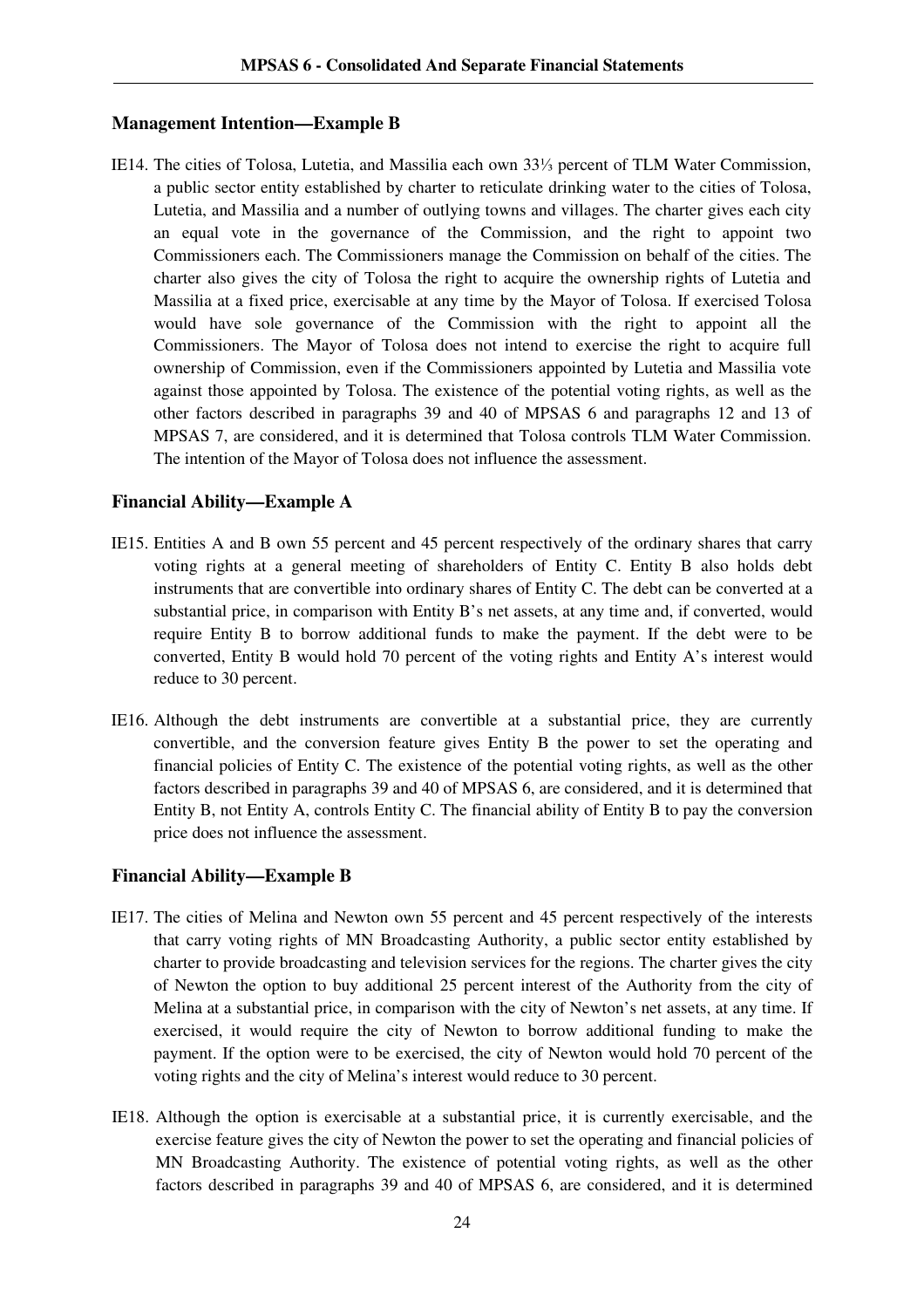that the city of Newton, not the city of Melina, controls MN Broadcasting Authority. The financial ability of the city of Newton to pay the exercise price does not influence the assessment.